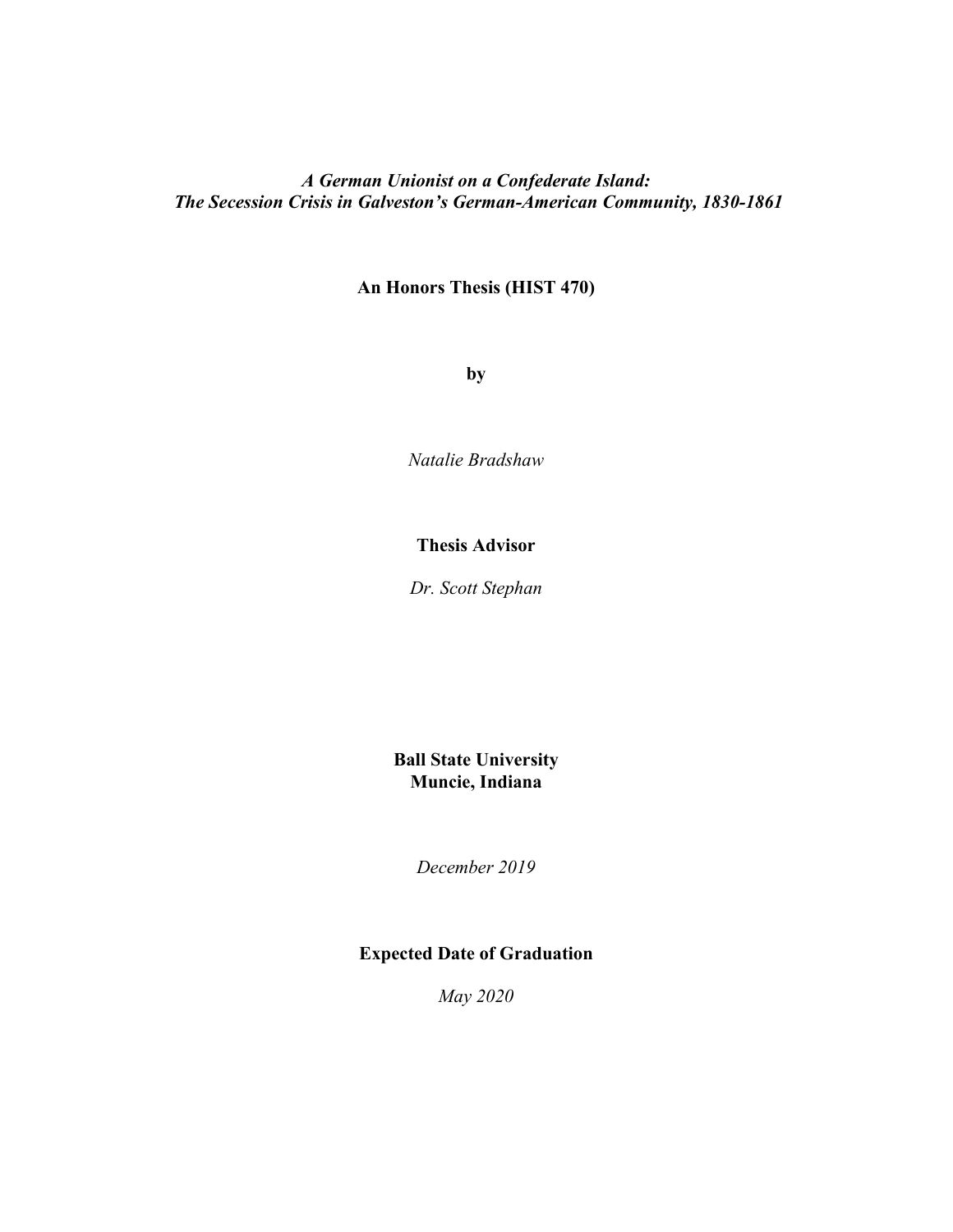# **Abstract**

This paper aims to explore the ways in which German-Americans in Galveston, Texas developed their political ideologies and uncovers why they generally accepted secession after the presidential election of Abraham Lincoln in 1860. Through examining German immigration to Texas, settlement in Galveston, and economic, social, and cultural identity on an overwhelmingly Confederate island, this essay will demonstrate how interactions between German-Americans and their Anglo-Texan neighbors shaped German-American opinions on secession directly before the Civil War. German-Americans in Galveston had a complicated relationship with secession. Unlike the majority of southerners, they did not hold vested interest in the future of slavery, nor did they have strong cultural ties to the South. Rather, many German-Americans felt deep loyalty to their new homeland and strove to do whatever appeared best for the state of Texas. This paper argues that, while at first, many German-Americans in Galveston leaned toward unionism, after the election of President Abraham Lincoln, opinion greatly shifted. When it became clear that Texas was going to secede from the Union, most Galvestonian Germans accepted secessionism and allied with their Anglo-Texan neighbors, assimilating into the wider Galveston dogma to maintain their economic and social standings and to prevent the resurfacing of anti-German sentiments in the South. The attack on Ferdinand Flake's print shop by a German-American mob serves as an important case study that demonstrates how far Germans were willing to go to protect their self-interests and their community in Galveston, Texas.

# **Acknowledgements**

I would like to thank Dr. Scott Stephan for his assistance with this project. His encouragement has been a constant support to me throughout my time at Ball State University. I am grateful to have had the opportunity to work with him on my final project.

I would also like to thank my mother, Laura Bradshaw, and my roommate, Michaela Cox, for rescuing my essay when my computer broke the day before it was due. Without your help, this project never would have been completed on time. Additionally, I would like to extend thanks to Paul, Rachael, Scott, Emily, and Anna for their constant and unending support.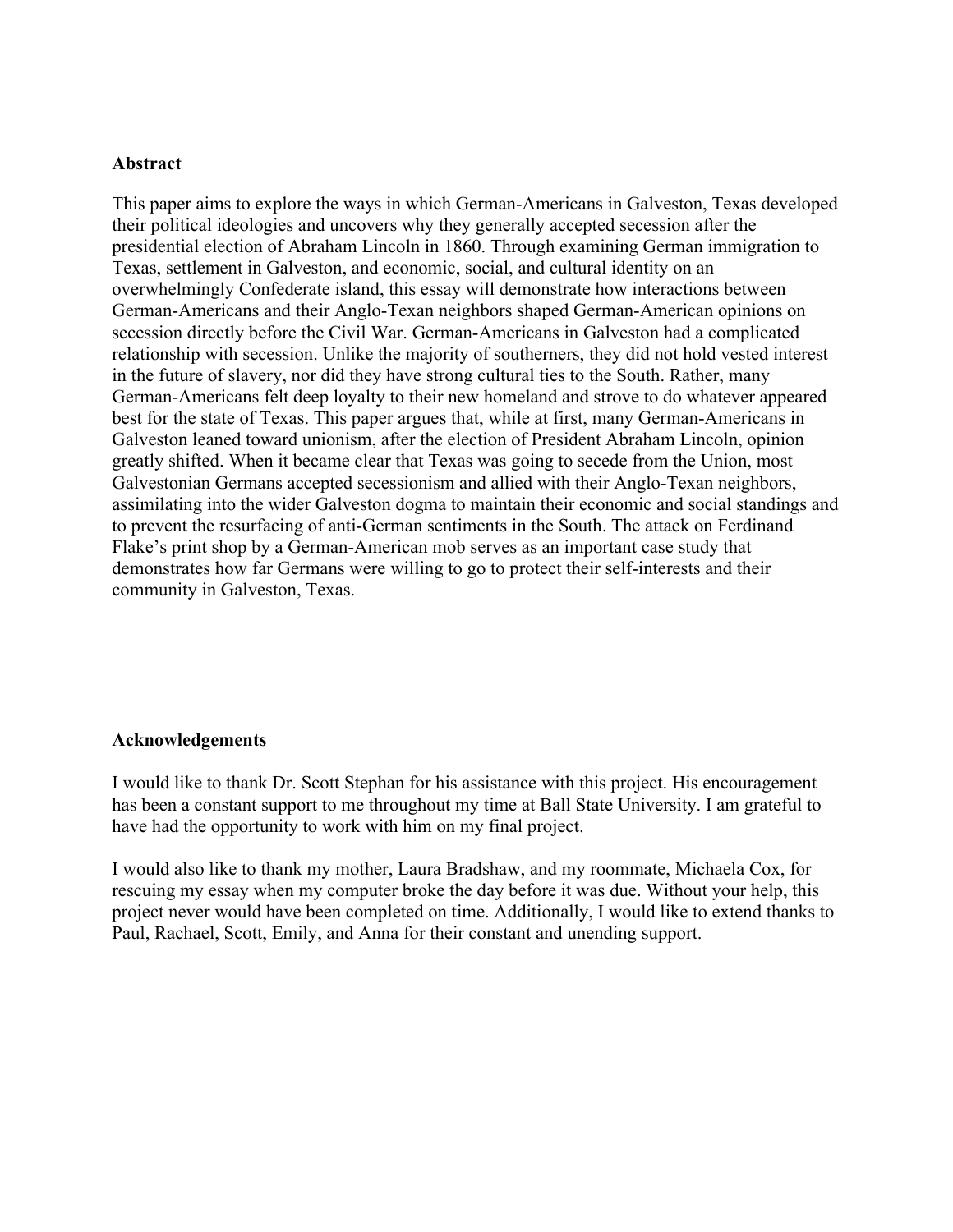#### **Process Analysis**

The following project serves as a culmination of the skills I have learned and practiced in the History Department's senior research seminar and during my time as a History student at Ball State University. The purpose of the senior research seminar course was to develop a research topic in the area of the U.S. Civil War and write an article-length essay by the end of the semester. As a German minor with a strong interest in twentieth-century Central European history, I wanted to integrate my personal interests when selecting the topic of my historical essay. After exploring possible topics during the first half of the senior research seminar course, I chose to examine German-American politics on the eve of the Civil War. Because most scholarship on German-Americans in the nineteenth century focuses on communities in the North and Midwest, I decided to research the opinions of German-Americans in the Confederate South. To dive deeply into group politics, I knew I would need to concentrate my research on a specific city. In my preliminary research, three southern cities with high German-American populations stood out as possibilities: New Orleans, Charleston, and Galveston. I ended up selecting Galveston, Texas because it was an island-city with a unique maritime culture, which set it apart from most cotton-based cities in the South. Researching Galveston was also a logical choice because Texas had a much higher proportion of German immigrants than the rest of the southern states in the mid-nineteenth century.

By studying the reactions of recently-immigrated Galvestonian Germans, I was able to explore how German-Americans assimilated to the Southern slave society. My research started in 1830, the year that the United States began to experience increased rates of German immigration, and ended with the secession of Texas in 1861. Examining the time in between these two years allowed me to discuss the role that German immigrants played in Galveston's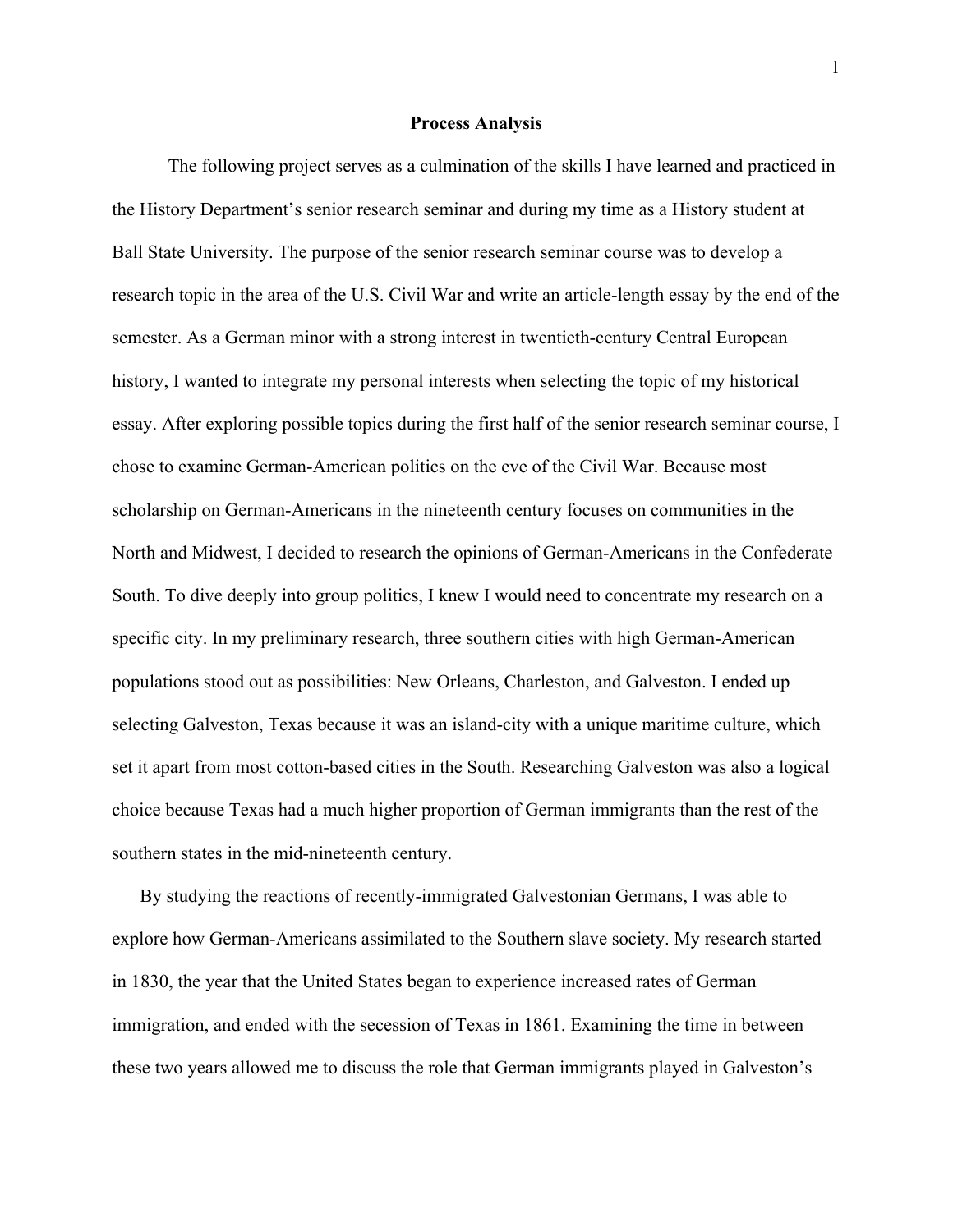economics, social hierarchy, and culture in order to explain how and why most Galvestonian Germans changed their minds about disunion by late 1860. I also used the burning of German editor Flake Ferdinand's print shop as an illustrative example of how German-American attitudes toward secessionism shifted after the Election of 1860 and to demonstrate how far German-Americans were willing to go to protect themselves and their community in Galveston. Arguing that the majority of Galveston's German population accepted secessionism after the election of President Abraham Lincoln, my paper attempts to dispel the abolitionist stereotype that German-Texans have been incorrectly branded with since the nineteenth century.

The process of writing this essay was arduous at times. In previous History courses, professors have provided me with the primary sources I needed to write historical essays. This course pushed me to find my own primary sources, which was a very difficult task. I struggled at first to find any primary sources because the newspaper from Galveston that I was hoping to use in my paper—Ferdinand Flake's *Die Union*— was stored on microfilm in Texas, and only some of the editions had been digitized. With my advisor's guidance, however, I began looking at the primary sources that other historians had used when writing secondary literature about Galveston. This method took me on the right path, and I was able to find newspaper articles, letters, and speeches that could be utilized in my paper. Another solution to the lack of available editions of *Die Union* was utilizing other newspapers from Galveston and other Texas cities, such as Ferdinand Lindheimer's *Neu Braunfelser Zeitung*, to fill the gaps*.* Supplementing my paper with other newspapers turned out to be very useful because it allowed me to explore how other German-Texan editors interpreted secession and the decisions of Ferdinand Flake. This essay should reflect my efforts let the primary sources guide my argument, rather than trying to make the sources fit the argument I wanted to present. Completing this project also taught me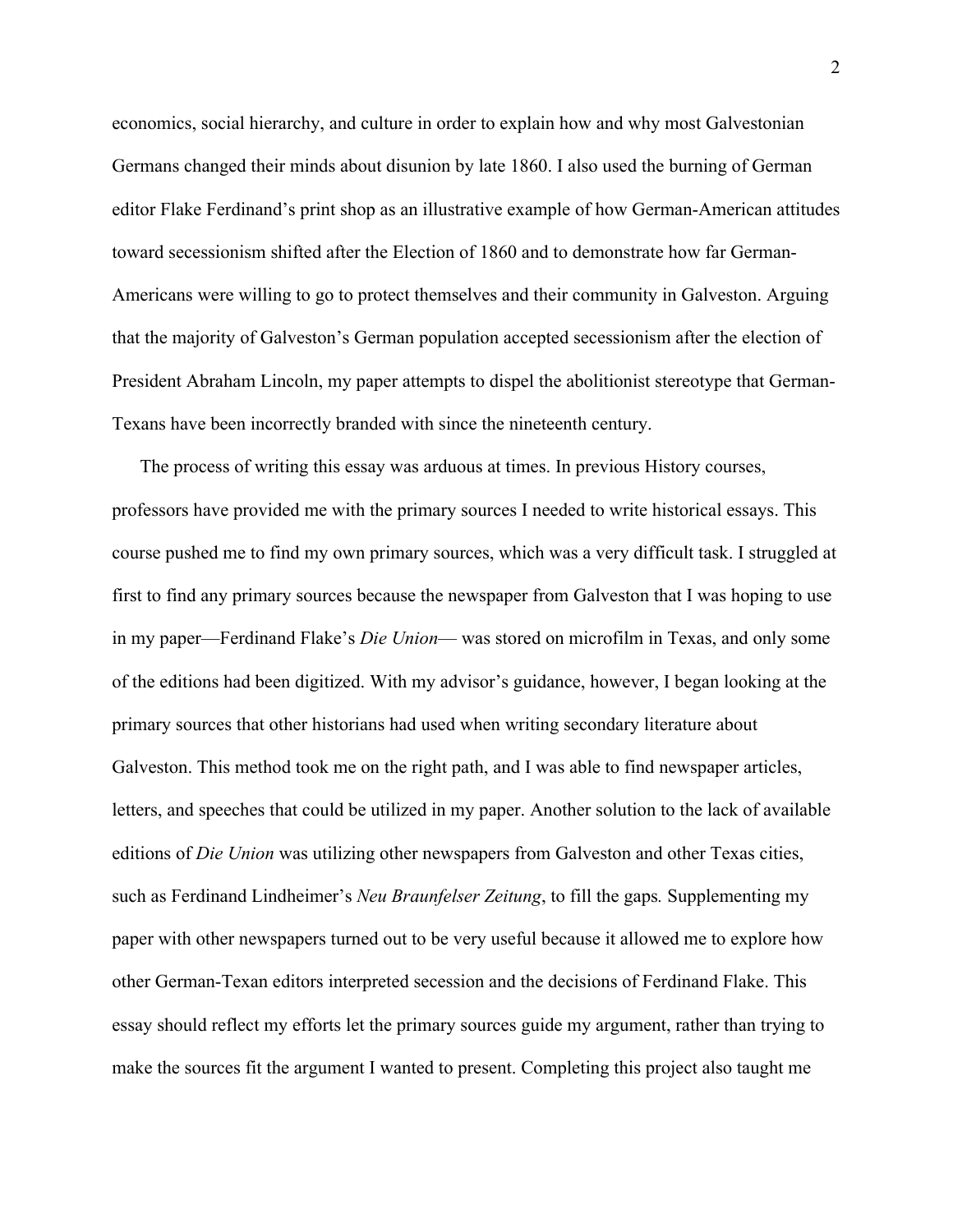that good historical essays interweave multiple historical "lenses" together to craft convincing arguments. Rather than simply describing German-Americans' attitudes toward secession in Galveston, Texas, I explored how their economic opportunities, social position, and distinct culture shaped their political ideologies.

My thesis project adds to the narrative of Civil War history by challenging assumptions of ethnic group homogeneity in the nineteenth century. While many historians have oversimplified German-Americans' political sympathies, this essay argues that German-Americans— like most ethnic and regional groups—held complicated and often contradicting beliefs about the future of the nation. This project also highlights the danger of stereotyping individuals by group identities through its description of the drastic measures German-Americans took in Galveston to rid themselves of the abolitionist label they had been given to protect their financial interests and safety. Overall, this essay sheds light on the fact that the Confederacy was a diverse region, occupied by people of different cultures, ethnicities, and opinions.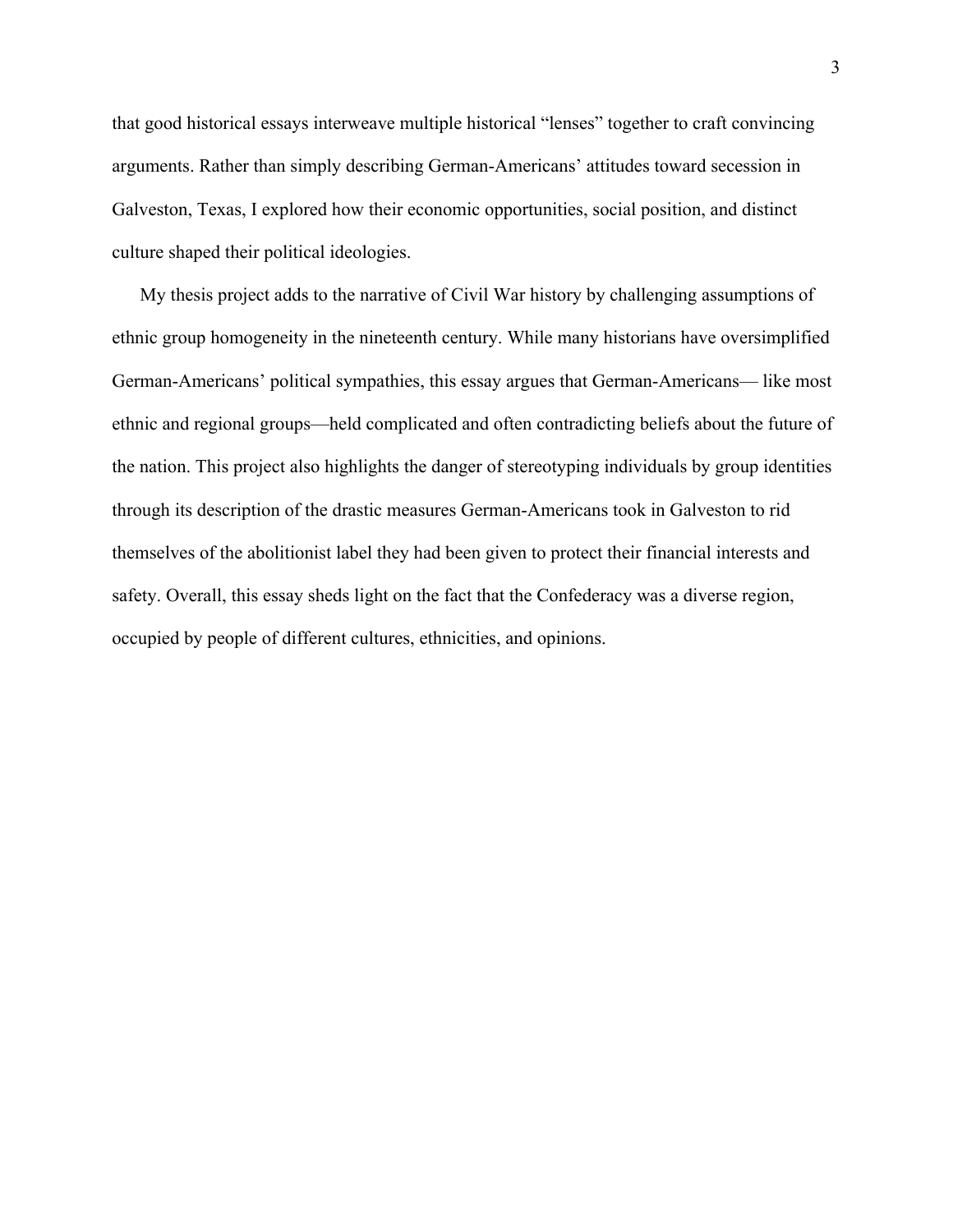# *A German Unionist on a Confederate Island: The Secession Crisis in Galveston's German-American Community, 1830-1861*

### **An Attack in the Night**

On the morning of Sunday, January 6, 1861, Ferdinand Flake embarked on his usual trek to the Strand District of downtown Galveston, Texas to open his shop, a space that doubled as a seed store and a printing outfit. Upon reaching the building, Flake found ruins where his shop once stood. The building had been burnt, and the type he used to print newspapers was scattered all over the alley.<sup>1</sup> In a scathing column, published in *The Civilian and Gazette* the following Tuesday, Flake condemned those who had broken into his shop, claiming that the unknown assailants had destroyed "to the amount of \$2,000" worth of property and "many years of hard earned gains."<sup>2</sup> While the individuals responsible for the destruction of Flake's shop were never identified, their motive was clear to the entire community of Galveston. The attack was intended as a warning for any who would dare side with the Union over the newly-forming Confederate States of America.

Ferdinand Flake, the editor and publisher of the tri-weekly German-language newspaper, *Die Union*, was a known unionist throughout Galveston. As an outspoken opponent of the proposed reopening of the African slave trade and a harsh critic of secession, Flake had acquired many enemies on the island, making himself a target for anti-unionist violence. The day that the attack on his shop occurred, Flake had published a letter in English in *Die Union* that condemned South Carolina's secession and pledged support to the Union, declaring "Texas stands as a sentinel on the outskirts of the Union. Come what may she will never desert her post."<sup>3</sup> The passionate editorial was met with outrage and combated by violence just hours after it was released to the public.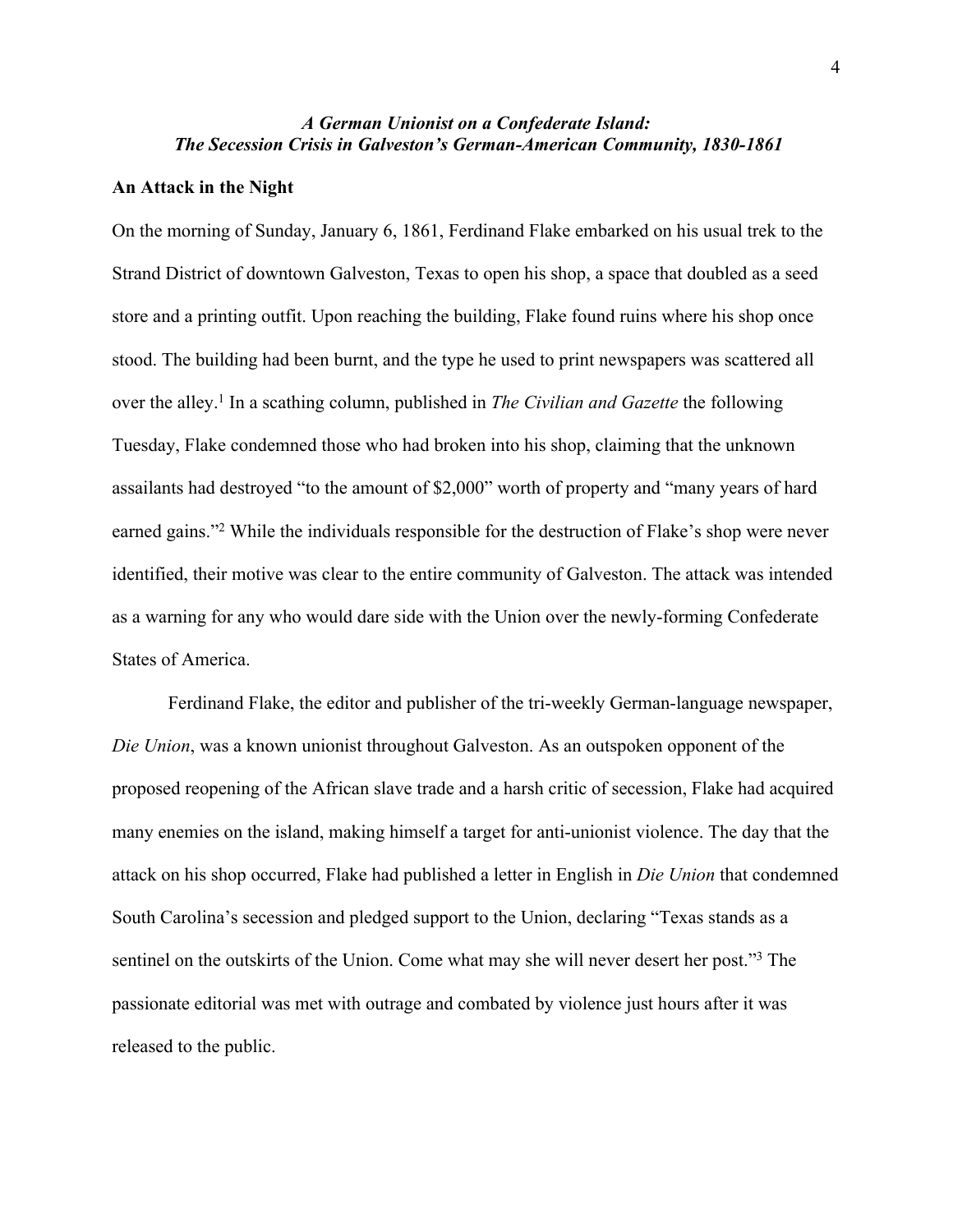Mystery still shrouds the events that occurred on the night of January 5, 1861. Some secondary sources characterize the group who demolished Flake's shop as an angry mob of nativist Anglo-Texans, trying to scare the German-American community into submission to secessionism; however, it was widely believed at the time that the mob was composed of German-Americans who committed the act to silence Flake. Multiple newspaper at the time, including the San Antonio *Herald*, the LaGrange *True Issue*, and the Austin *State Gazette*, reported that "the outrage" was the work of Germans who were "determined to demolish *Die Union* because it was an 'abolitionist concern.<sup>114</sup>As the editor of the widest circulating paper in Galveston, a businessman in the downtown district of the island, and a local politician, Ferdinand Flake was not only a leader in Galveston's German-American community; he was also the mouthpiece that "often served as [his] German readers' primary means of communication with the English-speaking world."<sup>5</sup> An attack on Flake's press by fellow Germans signals significant tension within the Galveston German community in 1861. Fighting for their best interests, these immigrants took drastic measures to disassociate with Flake and silence the "abolitionist concern" with which they were being identified.

This paper aims to explore the ways in which German-Americans in Galveston developed their political ideologies and uncovers why they generally came to accept secession after the presidential election of Abraham Lincoln in 1860. Through examining German immigration to Texas, settlement in Galveston, and economic, social, and cultural identity on an overwhelmingly Confederate island, this essay will demonstrate how interactions between German-Americans and their Anglo-Texan neighbors shaped German-American opinions on secession directly before the Civil War. German-Americans in Galveston had a complicated relationship with secession. Unlike the majority of southerners, they did not hold vested interest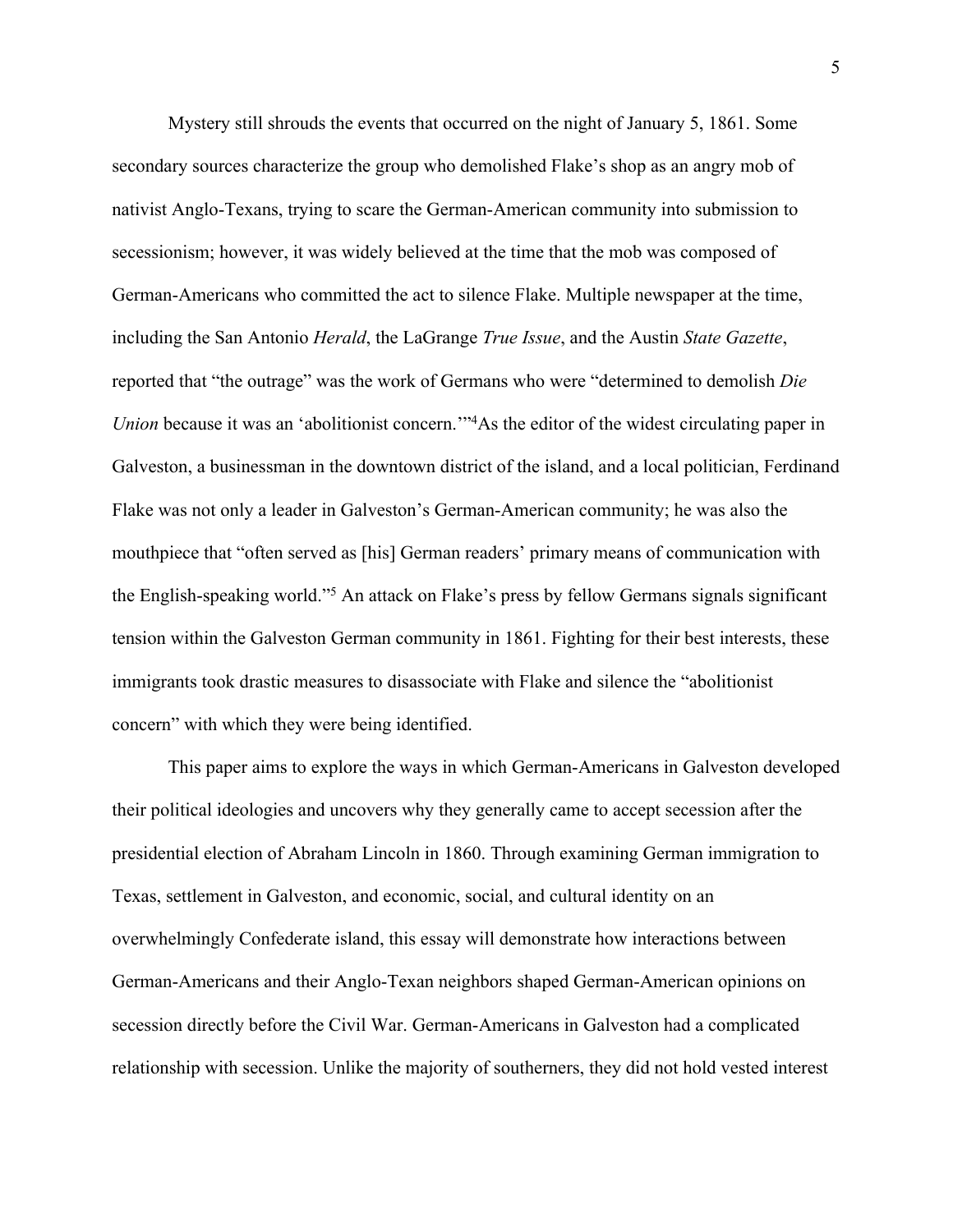in the future of slavery, nor did they have "strong cultural ties to the South."<sup>6</sup> Rather, many German-Americans felt deep loyalty to their new homeland and strove to do whatever appeared best for the state of Texas. This paper argues that, while at first, many German-Americans in Galveston, Texas leaned toward Unionism, after the election of President Abraham Lincoln, opinion greatly shifted. When it became clear that Texas was going to secede from the Union, most Galvestonian Germans accepted secessionism and allied with their Anglo-Texan neighbors, assimilating into the wider Galveston dogma to maintain their economic and social standings and to prevent the resurfacing of anti-German sentiments in the South. The attack on Ferdinand Flake's print shop by a German-American mob serves as an important case study that demonstrates how far Germans were willing to go to protect their self-interests and their community in Galveston, Texas.

The majority of scholarship written about German immigration and settlement in the nineteenth century focuses on German-American communities in the industrial towns and cities of the North. Significantly less attention has been paid to German immigrant populations in the Confederate South. In looking to the causes of German immigration to the Southern United States, historians have stressed economic pressure as the major push factor that encouraged Germans to leave their homeland. In their book, first published in German in 2002 and translated to English in 2006, editors Walter D. Kamphoefner and Wolfgang Helbich provide unique insight into the experiences of German Americans during the Civil War era. Using newly translated letters from the Bochumer Emigrant Letters Collection Project, they provide first-hand accounts from recently settled German immigrants. This essay utilizes letters of economic refugees to explain why German migrants left Europe and chose to settle in the United States.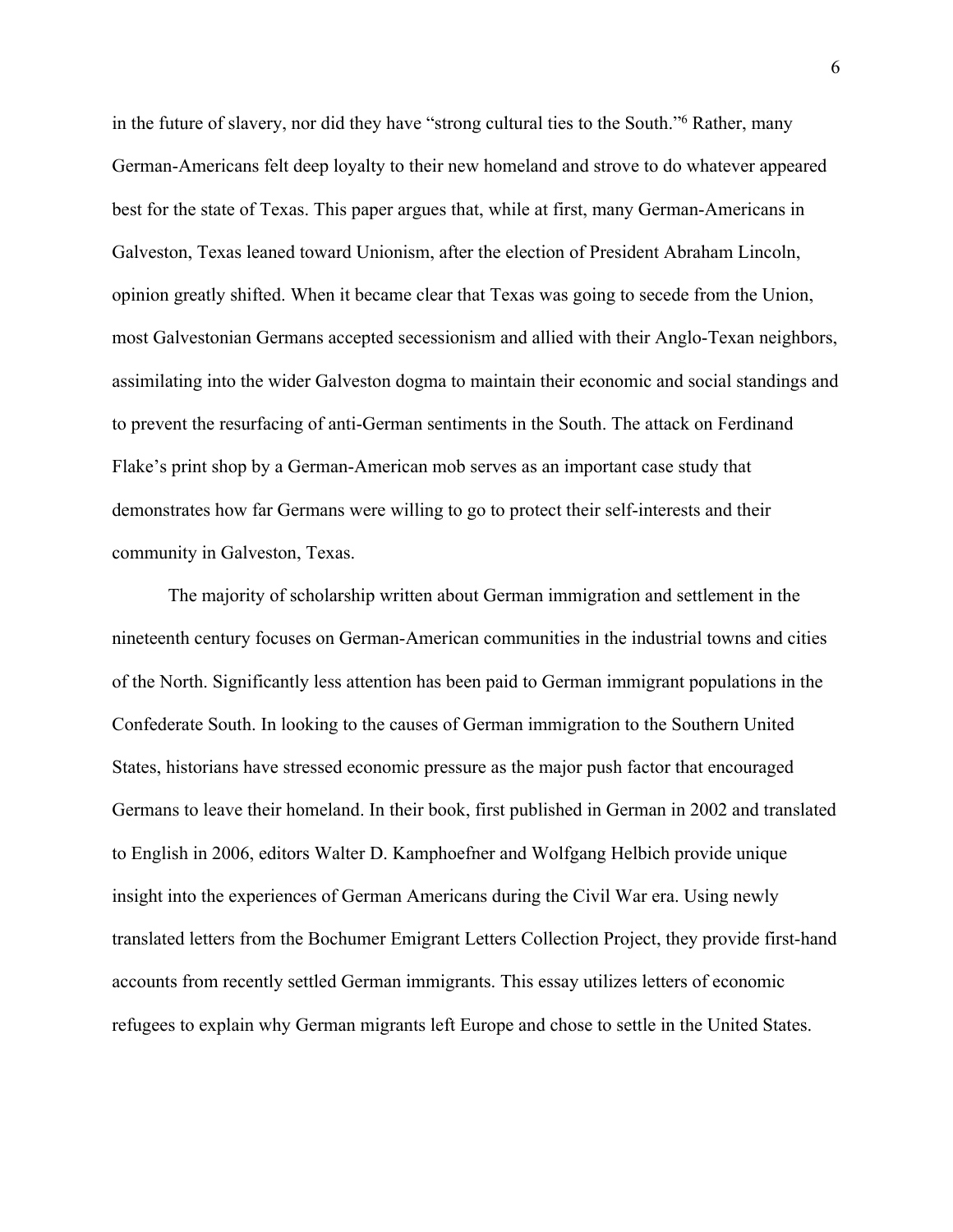Another cause of the influx of German immigrants into the United States was the failed German Revolution of 1848. Although an older work, Bruce C. Levine's book *The Spirit of 1848* provides the most detailed account of the journey of "Forty-Eighter," to date. Contextualizing the departure of liberal-minded Germans by describing how the failed Revolution impacted German populations, Levine highlights important push factors, such as political exile and the desire for increased liberty, that drove Germans to migrate to the United States. While most Germans in Galveston emigrated due to financial need, this essay uses insights gained from Levine's work to explain their unionist political ideologies.

Furthermore, many Germans who migrated to the United States during the nineteenth century traveled through the Port of Galveston and chose to settle on the island because of its promising trade economy. Earl Wesley Fornell's *The Galveston Era: The Texas Crescent on the Eve of Secession,* persuasively argues that Galveston held an anomalous place in the economy and society of pre-Civil War Texas*.* In great detail, Fornell describes the landscape of Galveston, its mercantile culture, and the relations among its residents—including new German immigrants. He also defines Galveston as a city very different from the rest of Texas, stating, "from the time of its emergence as the major seaport of Texas, Galveston carried an identity separate from the rest of the Lone Star State. The city's isolation arose from the fact that as an island it had a unique position of its own. The cosmopolitan characteristics of the port city separated it from the plantations, the inland hamlets, and the Great Plains by an intangible barrier."<sup>7</sup> The case study of Galveston presented in this paper qualifies Fornell's claims and explains how the island's cosmopolitan nature allowed German-Americans to prosper financially and occupy a privileged position in the social hierarchy of Galveston.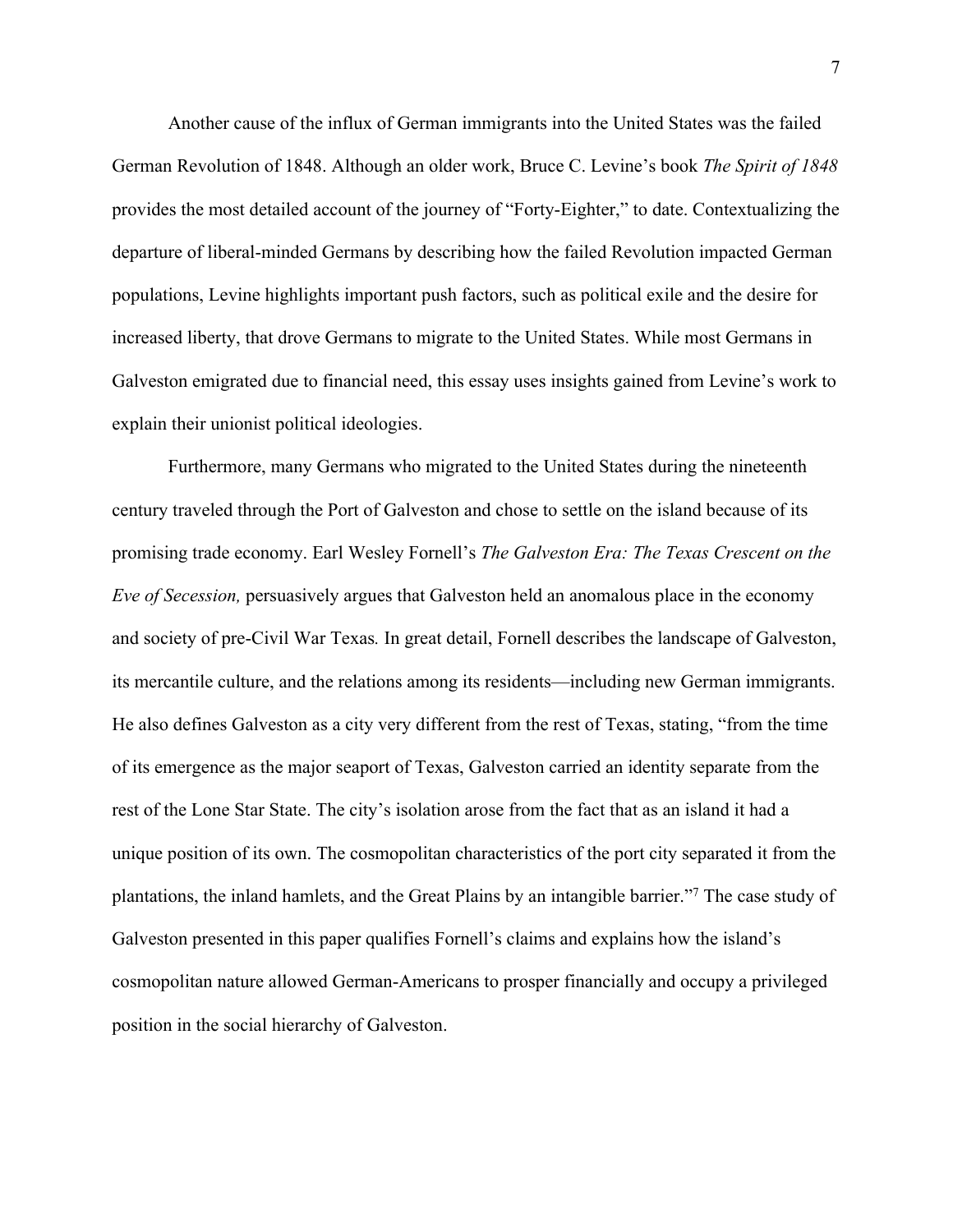Most accounts of the German population in Texas portray the ethnic group as united in their political opinion. Two contemporary articles, Walter L. Buenger's "Secession and the Texas German Community" and Melvin Johnson's "A New Perspective for the Antebellum and Civil War Texas German Community," however, challenge this notion of homogeneity by exploring the formation of German political ideology. Comparing the writings of German editors Ferdinand Flake of Galveston and Ferdinand Lindheimer of New Braunfels and examining Germans' voting records, Buenger concludes that by 1861, "German opinion on secession closely paralleled the opinions of their fellow Texans."<sup>8</sup> Describing the discrimination that German-Americans faced at the hands of nativist parties, Johnson argues that very few Germans actually held abolitionist views. They were stereotyped as such by anti-immigrant forces that sought to disenfranchise German settlers. Using the attack on Flake's print shop as a case study, this essay expands upon the works of Buenger and Johnson by examining why Germans in Galveston assimilated into secessionism and how they took actions to protect themselves from nativist forces.

Also, while Ferdinand Flake has been painted as a radical that promoted unionism and despised slavery by the Texas History Association, Flake's publications in *Die Union* reveal that he was a slave owner who gradually accepted secession after Texas voted to leave the Union. The examination of Flake's motivations and publications presented in this paper will add depth to basic caricature of this historical actor by exploring his political affiliations, describing his role as the editor of the most popular newspaper in Galveston, and explaining the logic behind his pro-Union sympathies. In addition to Ferdinand Flake's *Die Union*, newspapers from other Texas cities are included to highlight the ways in which Flake differed from other editors operating at the same time and to provide descriptions of events that were not mentioned in *Die*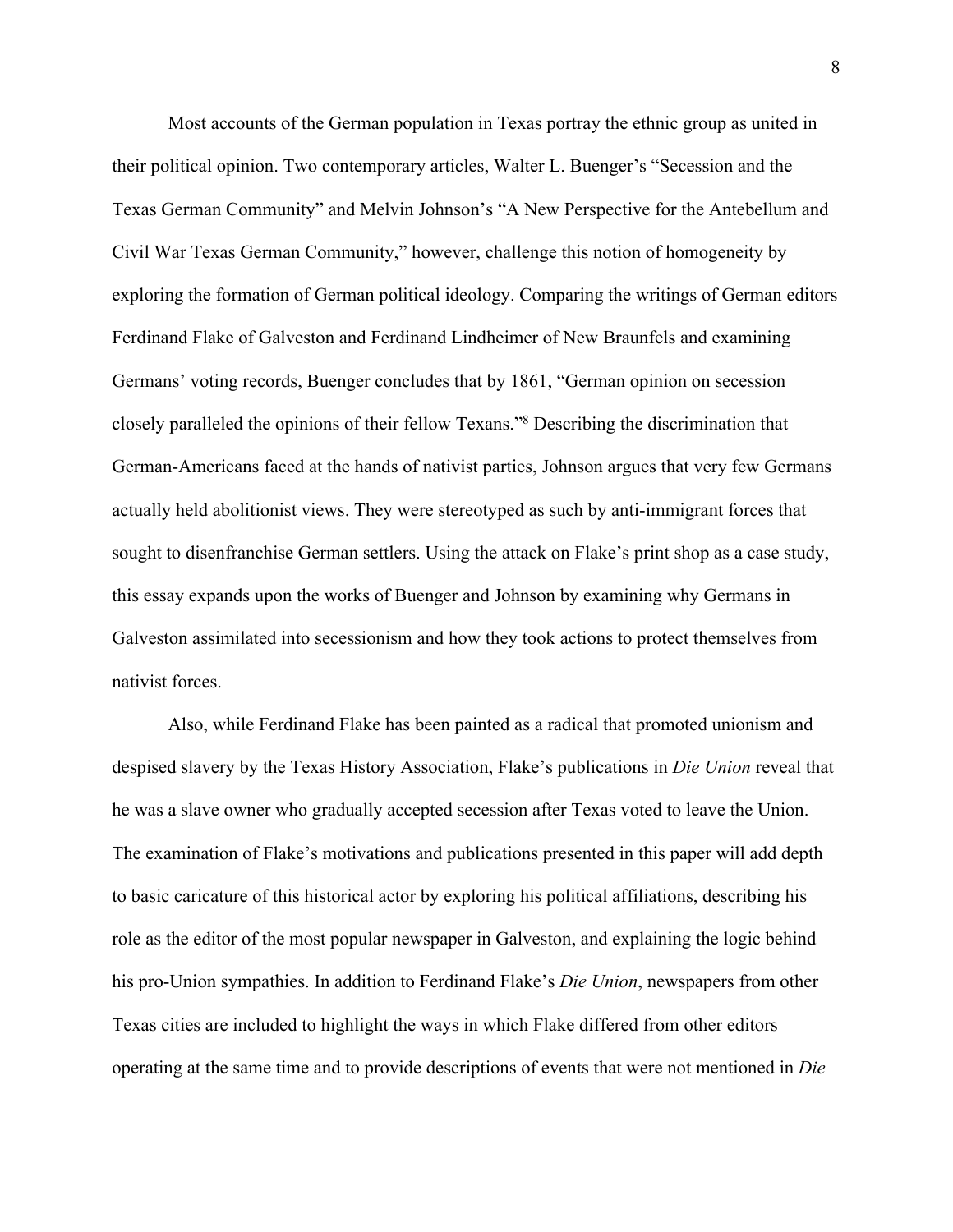*Union*. The majority of the newspapers cited in this paper are archived in the University of North Texas' database, *The Portal to Texas History.* By integrating a variety of primary and secondary source information, this essay should present a detailed glimpse into a section of Civil War history that has been greatly neglected—ethnic identity in the Confederacy.

### **Moving West: German Immigration to Galveston**

During the antebellum period, the United States experienced unprecedented levels of immigration. Between the years 1830 and 1860, a large influx of Western Europeans sailed westward to settle in American towns and cities. Among the more than four million immigrants who left their homelands, approximately three-fourths came from Ireland or the German states.<sup>9</sup> Emigrants leaving Germany overwhelmingly favored the United States as their destination, with over ninety-percent choosing to settle there.<sup>10</sup> In the decade between 1850 and 1860 alone, over one million Germans journeyed to America, characterizing these years as the decade in which there was relatively "the heaviest rate of immigration the nation has ever experienced."<sup>11</sup>

The departure of millions of Germans during the early-to-mid nineteenth century was fueled by a variety of intersecting push factors. The vast majority of immigrants who left Germany to settle in America during this time period were economic refugees.<sup>12</sup> With the advent of Germany's Industrial Revolution in the early 1800s, many agricultural jobs had been replaced by improved technology, making it increasingly difficult for farm laborers to make livable earnings. German peasants like Otto Albrecht, one of eight children in a family of farmers and tavern keepers, left their struggling family farms in German villages to look for more promising farming opportunities in the famously bountiful United States.<sup>13</sup>

Peasants were not the only social class that faced hardship during this time. Members of the educated middle-class suffered from a lack of economic opportunity in Germany in the early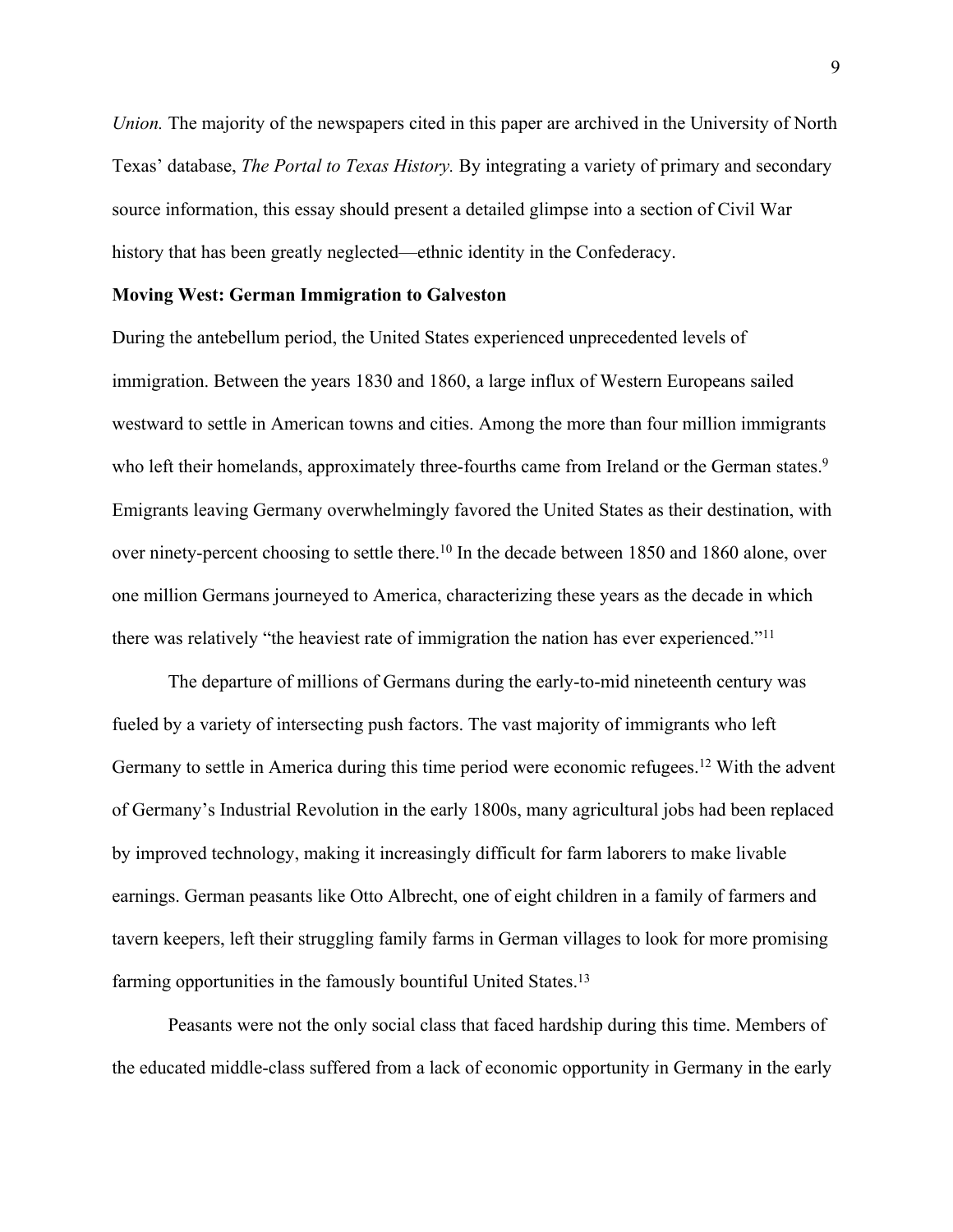nineteenth century. Emilie Dupre, for example, was an educated German man who hailed from a semi-wealthy family; however, he was unable to garner enough capital to start his own business. Failing to find well-paying jobs in the professional sector of Germany's economy, he migrated to the United States in 1857 and eventually found employment as a stockbroker in New York.<sup>14</sup> While not every German-American was as successful as Dupre, America represented the hope of better economic opportunities for many. Disproportionality, young, unmarried German men journeyed overseas to begin life anew and find higher paying professional jobs or start their own businesses in large urbanized areas in the North and Midwest regions of the United States.<sup>15</sup>

Another major push factor for German emigration was the failure of the German Revolution of 1848-49. Led primarily by liberal, middle-class professionals, revolutionaries hoped to bring an end to oppressive religious policies and monarchical rule in order to unite the German states under a new government based on "liberty, democracy, and national unity."<sup>16</sup> The fight for a new Germany was lost in 1849, however, when the revolution was crushed, and thousands of liberal revolutionaries were promptly cast into exile. These political exiles, famously called the "Forty-Eighters," fled to America in great numbers. Although "Forty-Eighters" "accounted for less than 1 percent of the Germans who emigrated to the United States in the 1850s, they had a significance far greater than their numbers" because they brought their "democratic and egalitarian ideals" with them to their new homeland.<sup>17</sup> Even politically-minded Germans who were not formally exiled sometimes chose to relocate to America. For example, Carl Hermanns, a liberal teacher from Hamberg in the Rhine, emigrated because "he did not want his work to be dependent on the throne or altar."<sup>18</sup> The United States was the popular choice for settlement for German liberals because it was a democratic nation built on the Enlightenment principles of freedom that the German Revolution had championed.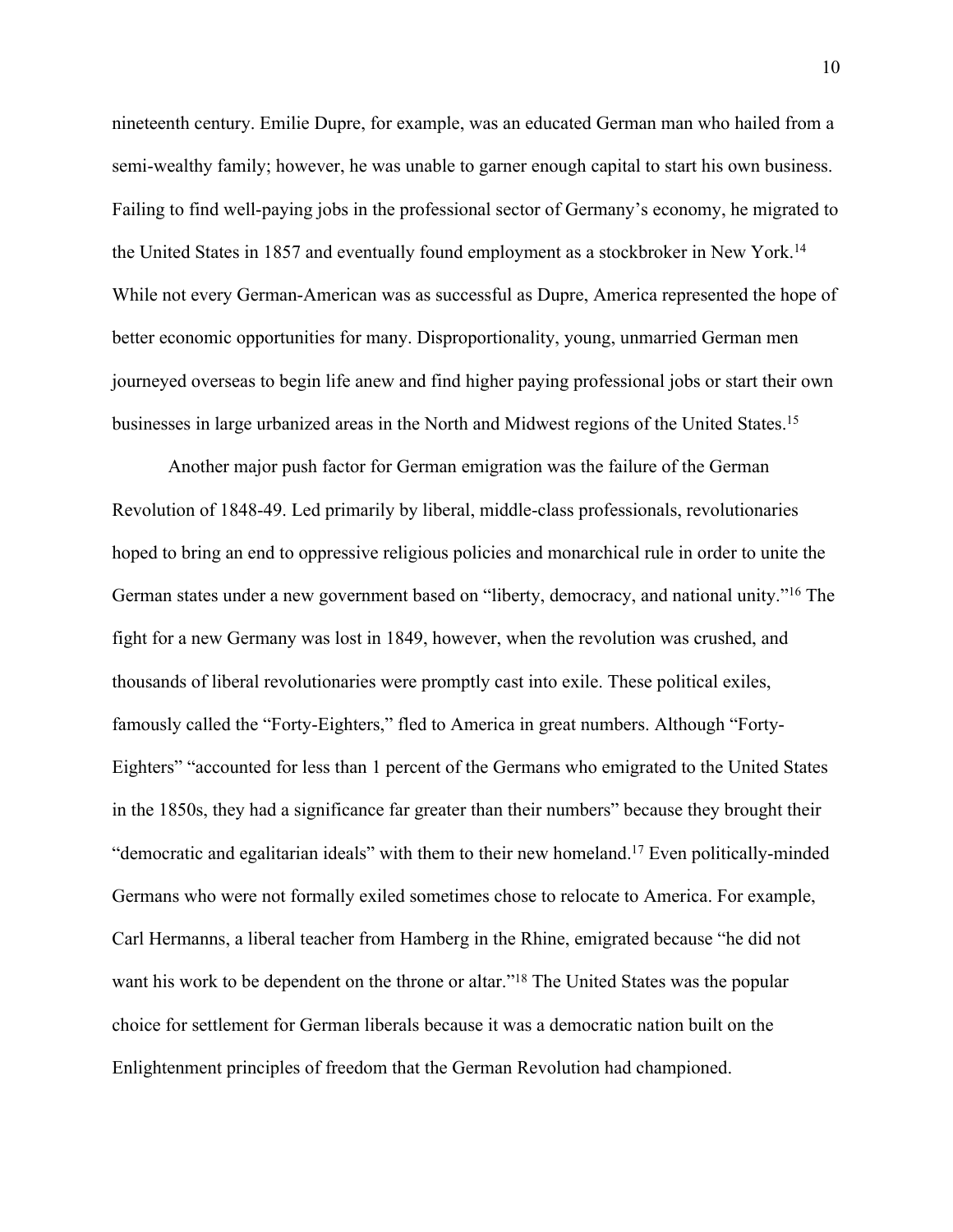German migrants established themselves in communities around the United States, but the great majority of Germans settled in the North. Only seventy-thousand of the more than one and a half million German immigrants who entered the United States between 1830 and 1860 went to the South, and those who did typically settled in either New Orleans—the largest port city in the South—or the new state of Texas. The thirty-thousand Germans outside of New Orleans and Texas made up "a few urban clusters and a negligible rural diaspora" and "formed a low percentage...of the white population in cities of the Confederacy."<sup>19</sup> While most German-Americans held relatively little political and economic power due to their lacking numbers in many communities, circumstances for German immigrants were much different in Texas.

Following a victorious conclusion to the war against Mexico in 1848, which was triggered by the U.S. annexation of Texas, the United States gained great swaths of territory in the South and the West. When the Republic of Texas gained statehood on December 29, 1845, it became a popular destination for German immigrants due to its abundant natural resources, low taxes, and cheap land grants.<sup>20</sup> For a low cost, Germans could begin farming or establishing businesses in Texan communities throughout the state. By the 1860s, the state had become home "to more than 20,000 of the 70,000 Germans residing in the eleven Confederate states."<sup>21</sup> Most incoming Germans settled in what became known as the "German Belt," a region of Texas that reached as far east as Galveston and as far west as Hondo. According to the Texas Historical Association, there were three major factors that contributed to settlement along this stretch of land: dominant personalities, "American letters," and chain migration.<sup>22</sup>

Dominant personalities were individuals who saw great opportunity in emigrating to the United States and encouraged their countrymen to join them. These leaders would often write "America letters" to their home communities in Germany, in which they extolled the conditions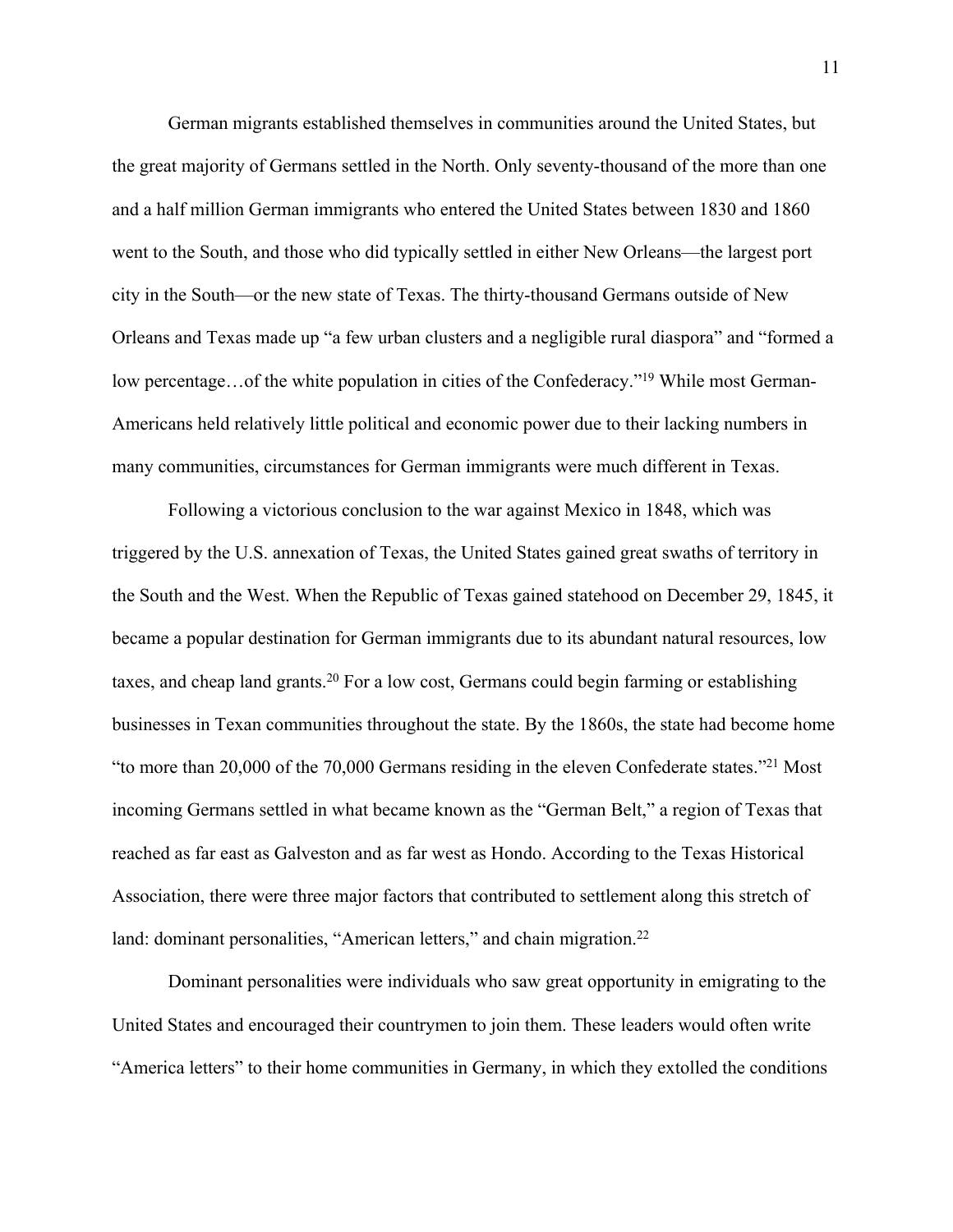in the new country to garner excitement about immigration. Johann Ernst was one such dominant personality. Upon obtaining over four-thousand acres of land in Austin County, Texas in 1831, he wrote persuasive letters to former neighbors in Germany, declaring that Texas was an "earthly paradise."<sup>23</sup> This influence from "new Americans" often convinced potential migrants to pack up their belongings and make the move to America. Over time, the influence from dominant personalities and the letters they wrote naturally led to chain migration, a process by which members of German communities moved to and settled in the United States together.<sup>24</sup> Living beside the same neighbors in the United States as they had in Germany allowed German-American communities to retain their cultural practices and ethnic identity. Chain migration was also politically advantageous. Because communities settled together, German-Americans in Texas were numerous enough to develop political strength in certain areas of Texas.<sup>25</sup>

Though German settlers occupied towns and cities throughout the "German Belt," almost all entered the United States through the same location: the Port of Galveston. Referred to as "the Ellis Island of the South," "hundreds of thousands of immigrants passed through the Port of Galveston, Texas" during the nineteenth century.<sup>26</sup> This island, located on the eastern coast of Texas, not only was the entry point for many Germans making their way into mainland Texas and other American states, it was also a city that developed an extremely large German population itself. By the 1860s, the population of Galveston was more than one-third German.<sup>27</sup>

Galveston appealed greatly to Germans because, like the rest of Texas, it boasted cheap and available land with good soil for agriculture. Beyond the promise of property, the island offered economic salvation to immigrants fleeing declining conditions in post-revolutionary Germany.<sup>28</sup> As the second largest port city in the South, Galveston, more than other Texan cities, drew middle-class merchants to its shores.<sup>29</sup> Advantageously located between the Trinity and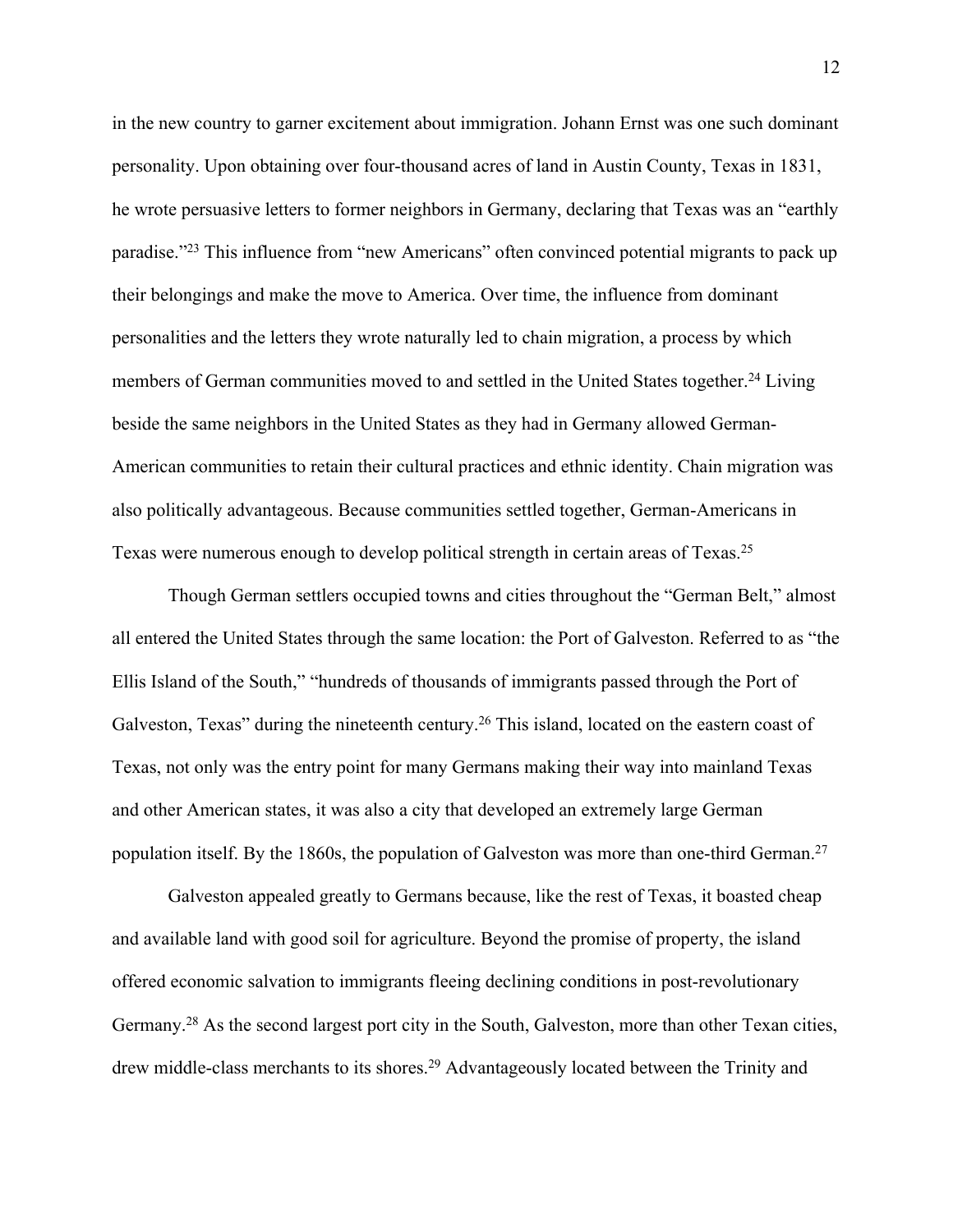San Jacinto rivers, Galveston Bay was in a supreme position to command trade with New Orleans and other ports throughout the country. In fact, "a European mercantile agent from Frankfort, declared upon visiting the Island that 'the city's proximity to the West Indies, Mexico, and the United States, enhanced by the fact that the Gulf stream at all times is at hand to sweep her vessels to the Eastern Atlantic,' made Galveston's position for foreign commerce one of 'immense value.'"<sup>30</sup> Positive travel reports, like the one from this mercantile agent, undoubtedly caused stir a in Germany and reinforced beliefs that better economic opportunities awaited across the Atlantic.

While the great influx of Germans traveling through Galveston Bay and settling on the island might have been overwhelming for natives, some wealthy, Anglo-Saxon Galvestonians actively encouraged new settlement. During the 1850s, for example, "entrepreneurs in Galveston as well as capitalists in Germany found it financially profitable to promote this settlement;" therefore, "they organized emigration companies in Europe to capitalize upon the desire of Germans to come to Texas."<sup>31</sup> Another tool used to promote German settlement in Galveston was the *Texas Almanac*, which was translated into German, printed, and distributed in German communities in Europe.<sup>32</sup> The *Texas Almanac* was so precious to "new Americans" that the Germans traveling through the Port of Galveston, carried it close to their bodies, treating it almost like a Bible.<sup>33</sup> Native Galvestonians, used to working with Europeans in the shipping business, welcomed the wave of new workers from Germany onto their shore.<sup>34</sup>

After crossing through the Port of Galveston, Germans chose to either stay on the island or move inland to the plains of Texas. Usually, German peasants who were able to save enough money would trek north, buying plots on the mainland and establishing farms. City craftsmen, on the other hand, often stayed in Galveston because of the island's booming mercantile culture,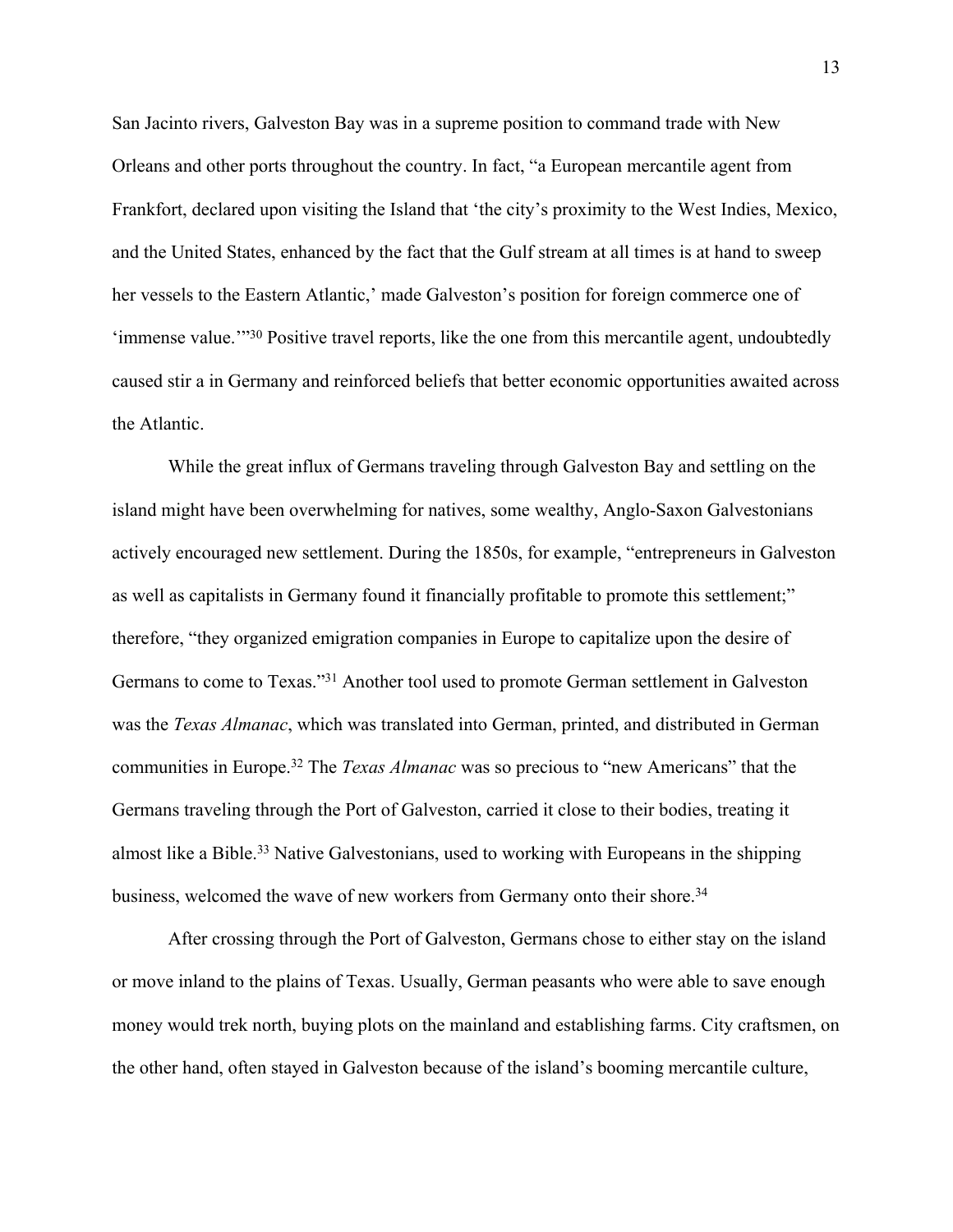and, after establishing themselves, sent for their families. The settlement of German craftspeople added greatly to the unique cosmopolitan and metropolitan character of Galveston's population. In the words of historian Earl Wesley Fornell, "The large numbers of metropolitan-oriented Germans who remained on the Island exerted a very important influence on Galveston; their ideas, tastes, and talents were brought to bear upon architecture, street and park construction, music appreciation, and to some extent upon the intellectual life of the city."<sup>35</sup>

One such German that entered the United States through the Port of Galveston and later settled on the island was Ferdinand Flake, who later became the author and editor of the most popular newspaper in Galveston in the mid-1850s. While immigrant records from the Texas Seaport Museum indicate that Flake arrived in Galveston from Bremen, Germany on the ship Franziksa on December 2, 1849, in his newspaper, Flake claims that he migrated to the United States in 1843.<sup>36</sup> Like many other immigrants who left Germany during the 1840s, Flake was a young, single man in search of better economic opportunities in America. Born to a Lutheran minister in Göttingen, Germany in 1823, Flake received an excellent education and became wellversed in politics. Both of Flake's parents died when he was an adolescent, and he was left to care for his younger siblings.<sup>37</sup> Once the inheritance money from his parents began to dwindle, Flake migrated to Texas, where he married a fellow German immigrant named Anna Olichslager and started his own mercantile business*.* After raising enough money, Flake sent for his two siblings in Germany and bought *Die Union*, a German-language newspaper established by F. Muhr, in 1855.<sup>38</sup>

Most Southern states had such low proportions of German immigrants that German-Americans had little influence on the economics or politics in their new communities. Germans in Texas, however, "were concentrated enough in rural areas to form a critical mass and maintain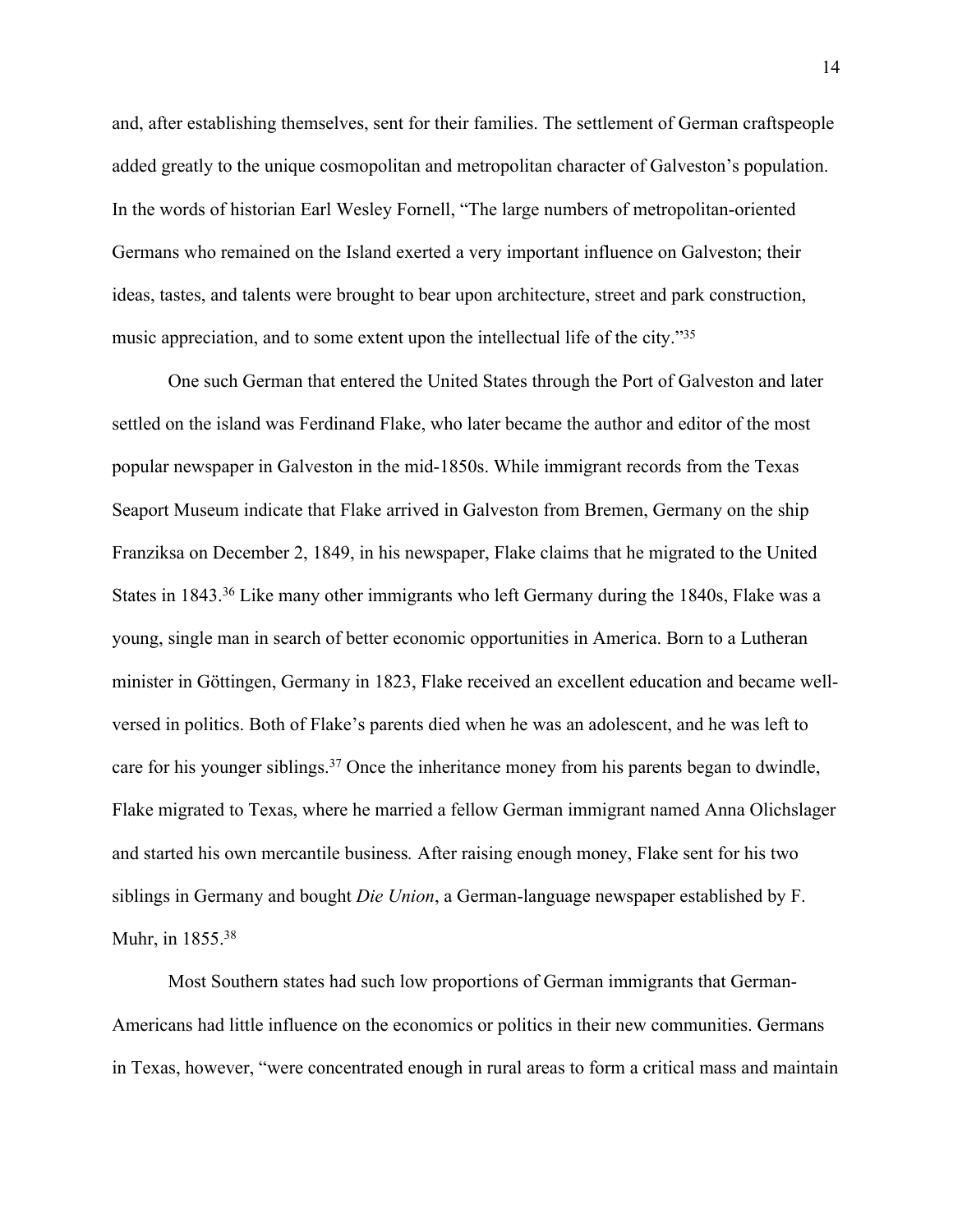an ethnic community life, so that they were a factor to be reckoned with in politics and in war."<sup>39</sup> In the city of Galveston, where Germans made up almost half of the population, this was especially true.

#### **Settlement: German-American Social, Economic, and Cultural Identity in Galveston**

In the years leading up to the Civil War, the island of Galveston was divided into four major social classes. At the top of the social hierarchy were the "local aristocrats," which consisted of "a number of native American families who drew their incomes from mercantile, banking, shipping, and transportation enterprises, as well as from large plantations" that produced cotton.<sup>40</sup> Second, were the prosperous German craftsmen and traders, who, by renting out their labor for affordable prices, gradually rose to occupy a middle-class status, and "made a society for themselves in the city."<sup>41</sup> Below the local aristocrats and the established German-Americans existed a large and heterogeneous group of Anglo-Texan "small traders, clerks, mechanics, laborers, and seamen."<sup>42</sup> The enslaved African population on the island, which was numerous and growing, occupied the lowest tier on the social hierarchy of the island.

Slavery had existed in Galveston since the Lafitte pirate family established permanent settlements on the island in the early 1800s. After the Texas Revolution opened up the Texas territory to American settlers, slavery increased greatly, and Galveston became "the largest slave market west of New Orleans."<sup>43</sup> State census records indicate that, between the years 1847 and 1860, the slave population of Galveston quadrupled, while the free population only increased by two-fold. By 1860, enslaved people made up about fifteen percent of the island's total population.<sup>44</sup> Galveston's unique maritime culture lent itself to different forms of slave labor. Rather than solely agricultural or domestic jobs, many enslaved people worked on the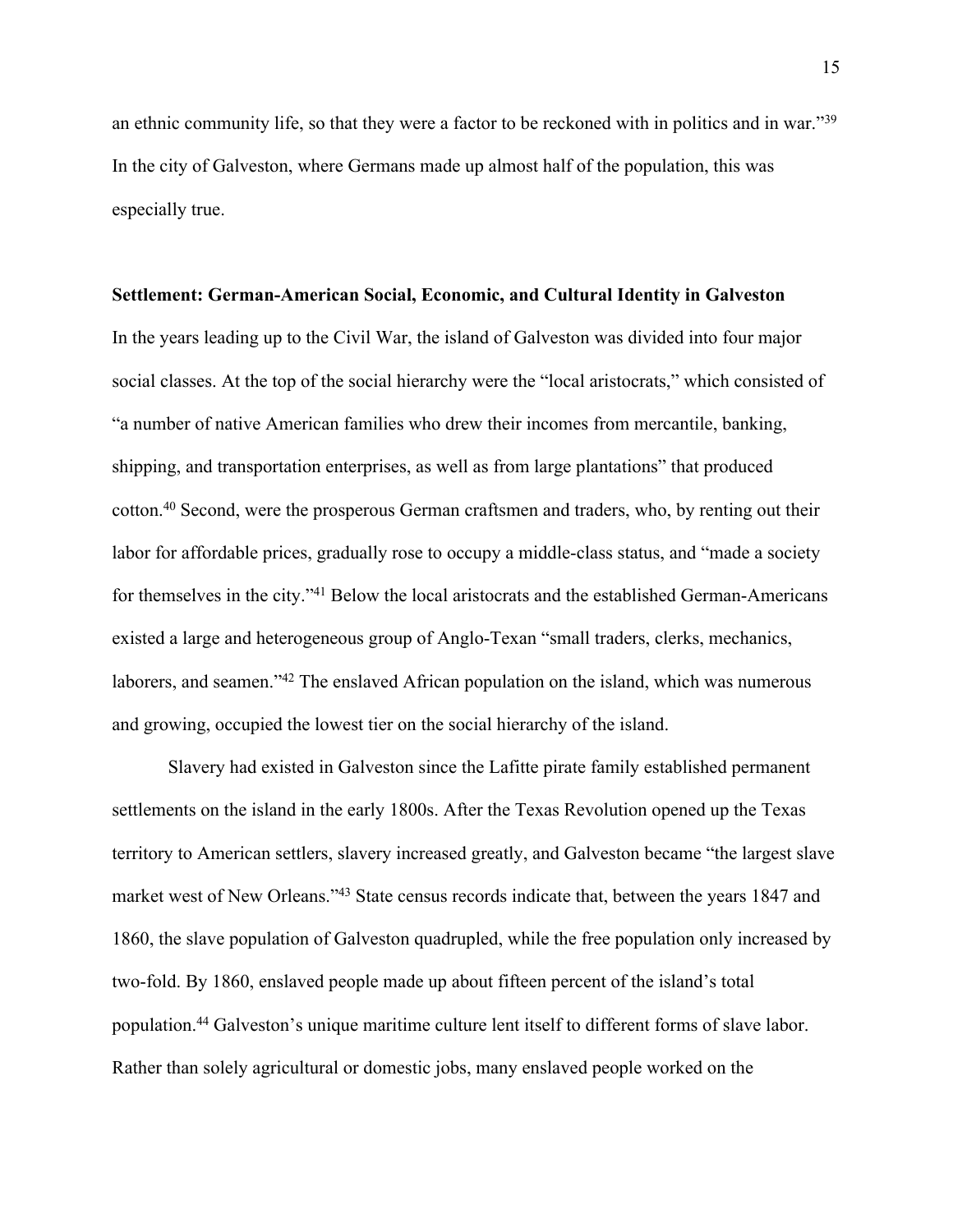waterfront, serving as crew members on steamships, unloading cargo boats, and carting wagons full of goods to the city.<sup>45</sup>

While it was common for the "local aristocracy" to purchase enslaved people from Galveston's large slave auctions, Germans and lower-class Anglo-Texan workers very rarely had ownership over enslaved people. Purchasing enslaved people was very expensive, and most craftspeople and maritime workers could not afford the investment. Ferdinand Flake was a prominent exception to this norm. Records detailing the number of enslaved people Flake owned do not exist, but it is known that he purchased at least one an enslaved person and proudly called himself a slaveholder in his own publications.<sup>46</sup>

Although an alliance between craftsmen and traders would seem like a natural occurrence, the German-Americans in Galveston formed better relationships with the elite than with their fellow workers. Elite classes not only found their new German neighbors to be more "dependable" and "sober" than native workers—who were stereotyped as crude, illiterate, and prone to fight—but they were able to rent out their labor for much lower prices. Even the politically radical "Forty-Eighters" were held to higher esteem than their politically conservative, native counterparts due to their refined social behavior.<sup>47</sup>

Over time, the mercantile leaders' preference for German-American craftsmen and traders started to create tension amongst Galveston's workers, as disdain from Anglo-Texan workers, who were being treated as inferior, grew toward the "foreign" artisans.<sup>48</sup> Above all, "the native working classes resented the newcomers because they represented an economic threat."<sup>49</sup> Laboring and selling their goods for cheaper prices than Anglo-Texan craftspeople were able to, German-Americans were fierce competitors that came to dominate Galveston's job market in the course of a few short years.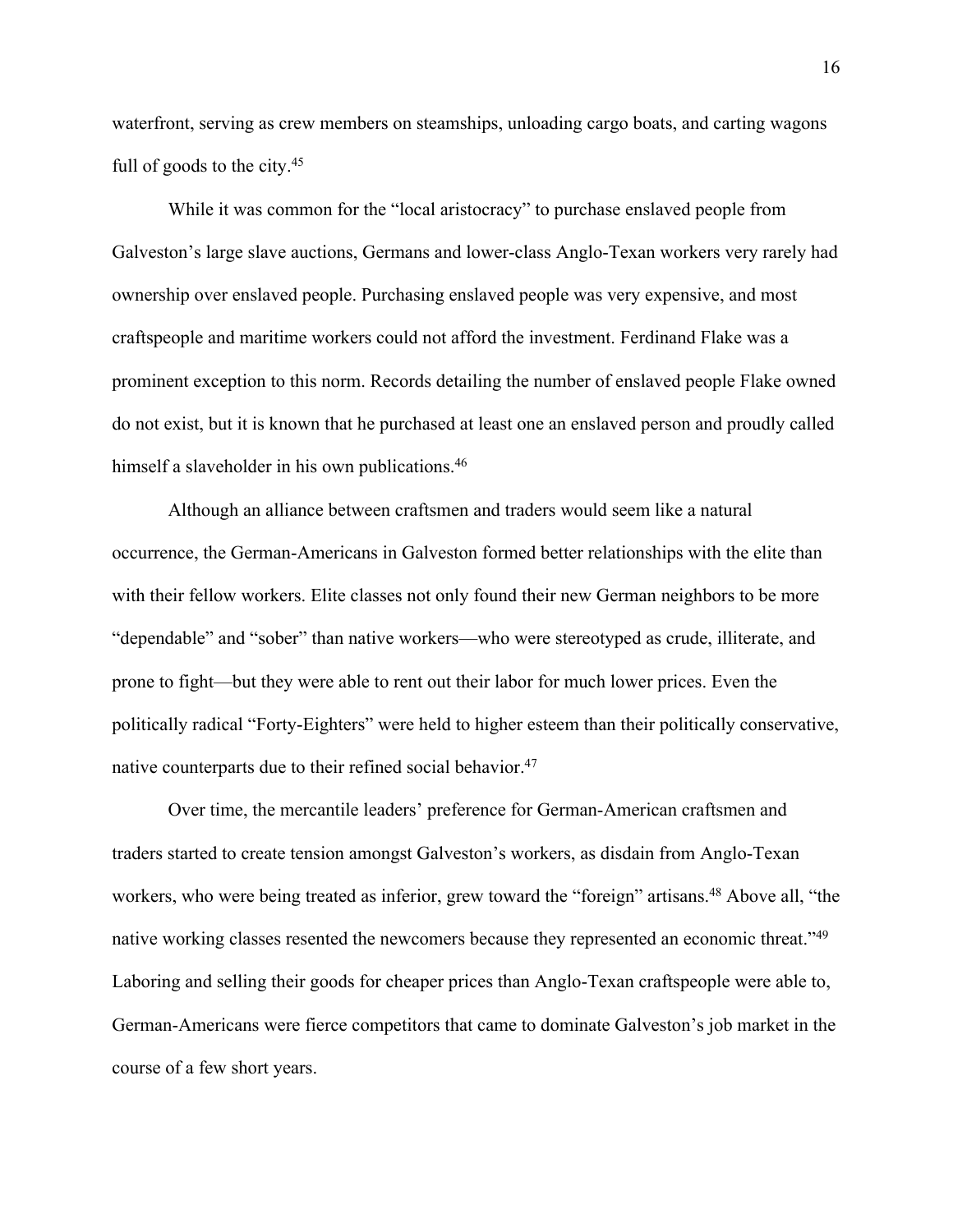Another source of working-class resentment toward German-Americans stemmed from the fact that Galvestonian Germans "tended to coalesce into an exclusive social unit supporting their own newspapers, churches, and social and cultural clubs."<sup>50</sup> Due to the effects of chain migration, Germans who migrated to Texas were able to travel and settle with members of their home community. Even though German-Americans in Galveston did maintain "good trade relations with native leaders on the business level," they "remained isolated in [their] own sphere of intimate social relations."<sup>51</sup>

Wishing to retain their German culture and language, German-Americans created their own social, religious, and educational institutions in the city. The German Reading Room, for example, was one such cultural club that was erected to promote intellectual life among Galveston's German population. "Occupying two floors of a large building on the Strand" the German Reading Room "contained a book collection of several hundred volumes" and was "serviced by a full-time librarian."<sup>52</sup> While Galveston's Germans were trying to preserve the traditions and values of their homeland by establishing close-knit communities, working-class Anglo-Texans often viewed their new neighbors as arrogant and interpreted the creation of such institutions as the Germans' attempt to assert cultural superiority over them.<sup>53</sup>

In addition to the social, religious, and cultural groups that Germans formed upon settlement in Galveston, they also had their own source of media. German-language newspapers were common throughout Texas. The most popular of these German-language newspapers in Galveston, and, in fact, the most widely circulated newspaper on the island for a time was Ferdinand Flake's *Die Union.* Purchased by Flake in 1855, this tri-weekly newspaper was Galvestonian Germans' main source of local, national, and international news.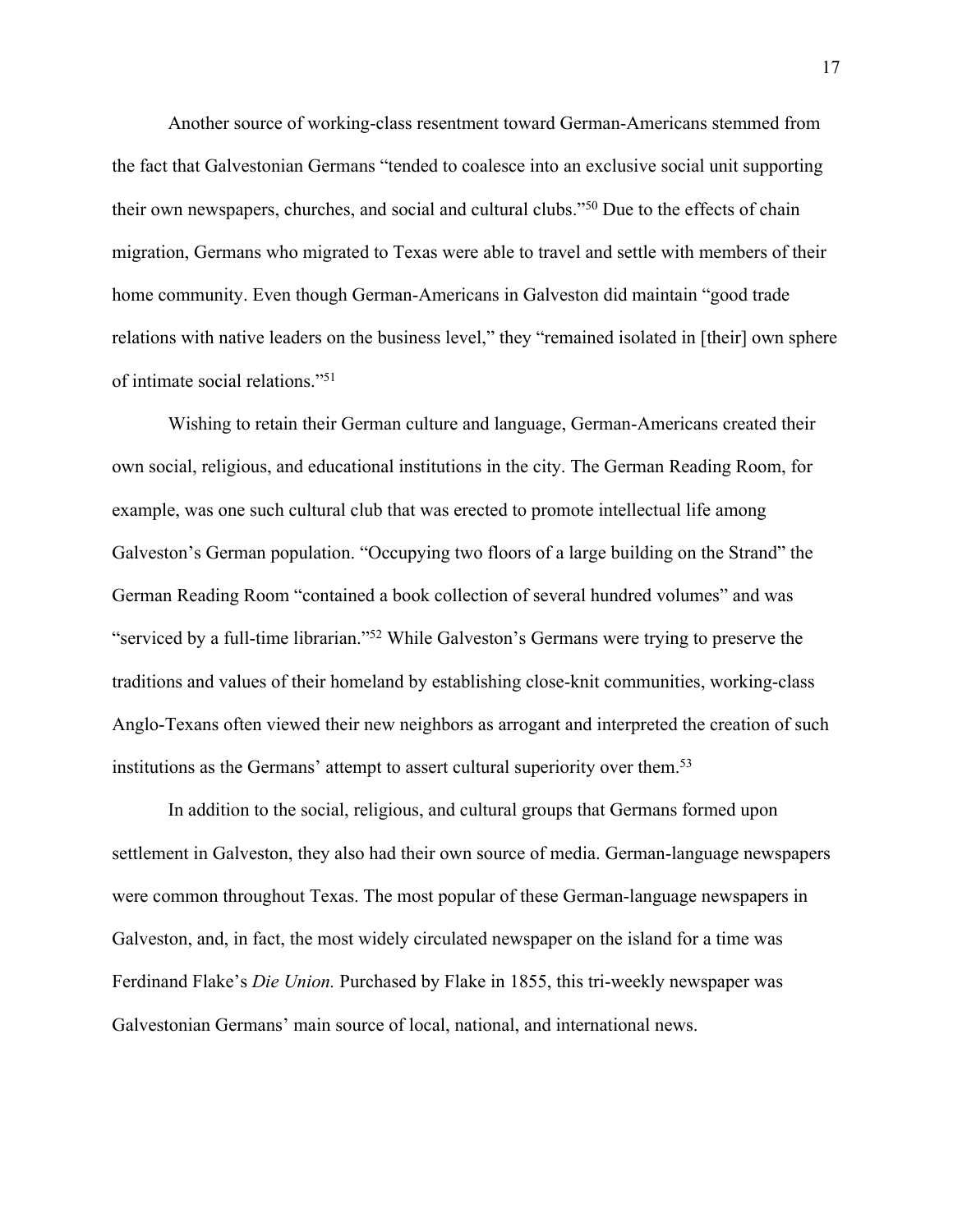Flake served as both the editor and publisher of his paper during a time in the United States when editors held great influence in their communities. According to historian Walter L. Buenger, German newspapers editors "held a virtual monopoly over the distribution of the news—a monopoly made all the greater because they often served as their German readers' primary means of communication with the English-speaking world."<sup>54</sup> Also, "because they wrote in an era in which fiscal survival required popular acceptance of editorial policy," what German newspaper editors "wrote generally conformed with public opinion."<sup>55</sup>

A highly-educated man and eloquent writer in both German and English, Ferdinand Flake seemed to be the political voice of Galveston's German-American community in the mid-to-late 1850s. Although Flake—a slave owner, intellectual, and local politician—was considerably wealthier than many of the craftspeople and traders that he spoke for, his background in mercantile business made him a personable figure in the community. Before the secession crisis, Flake was respected both by German-Americans and by the upper-class, Anglo-Texan elites. In addition to his role in the press, Flake was appointed as a marshal of the city and served as a delegate of the Democratic Party to Texas state conventions.<sup>56</sup> The fact that Flake, a somewhat recent immigrant, exercised a considerable amount of political power highlights the fact that, in the years directly before the Civil War, German-Americans held significant influence in Galveston.

 During the early-to-mid 1850s, the "ruling mercantile families [were] united" in Galveston, creating an environment where "Germans enjoyed ample privileges and, in some cases like Ferdinand Flake, gained political power."<sup>57</sup> As the Republican Party gained popularity in the North with Abraham Lincoln as their candidate in the Election of 1860, the fate of slavery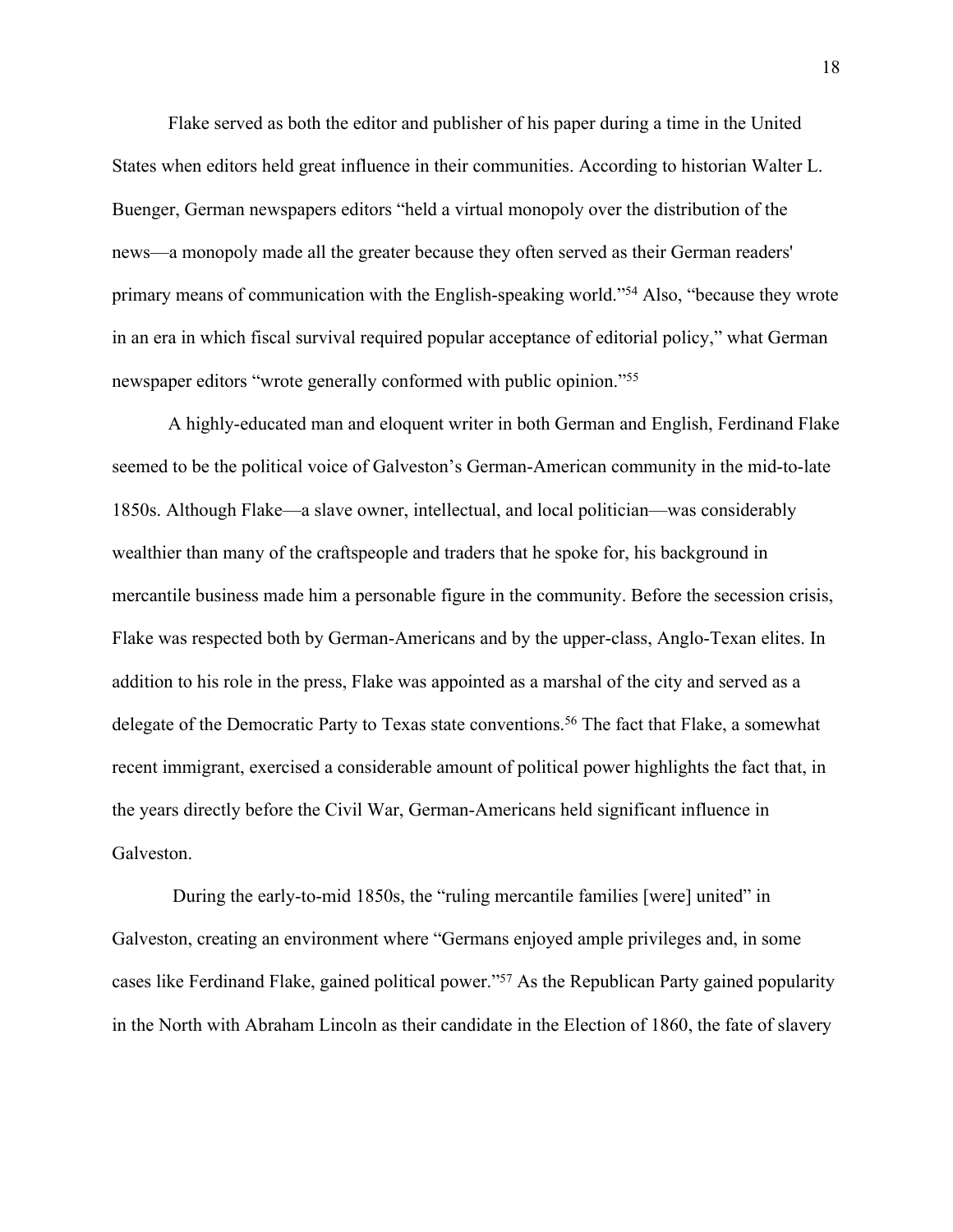started to weigh heavily on the minds of the local aristocrats in Galveston, who profited from both Galveston's slave market and the labor of enslaved people.

The secession crisis effectively divided Galveston's leading families and mobilized the Anglo-Texan working-class in an effort to "overcome the Union sympathies of the conservatives and the Germans."<sup>58</sup> This rising tension greatly endangered the comfortable position that German-American had become accustomed to on the island and threatened to awaken "the latent resentment against the foreigners which had long been smoldering among the native workingmen in Galveston."<sup>59</sup>

# **The Secession Crisis Hits Texas: German-American Political Ideologies in Galveston**

As a culturally distinct and recently settled ethnic group on Galveston Island, German-Americans strategically allied themselves with the political system they believed would bring them the most economic prosperity and afford them the most security. Unlike their Anglo-Texan neighbors who aligned with the pro-slavery Texas Democratic Party because they had "strong cultural ties to the South" and feared anarchy would break out if slavery was abolished, Germans sided with Texas's Democratic Party because it had historically defended them against antiimmigrant discrimination.<sup>60</sup>

Negative experiences with nativist, anti-immigrant organizations in Galveston, such as the Know Nothing Party and the Knights of the Golden Circle, alienated the island's foreign population, creating tension amongst Germans and established Anglo-Texans, and driving Germans into the hands of the Democratic Party. During the mid-1850s, the Know Nothing Party formed a base of support in Texas and began a campaign of discrimination, violence, and propaganda against the state's recently settled German population. Playing on fears that the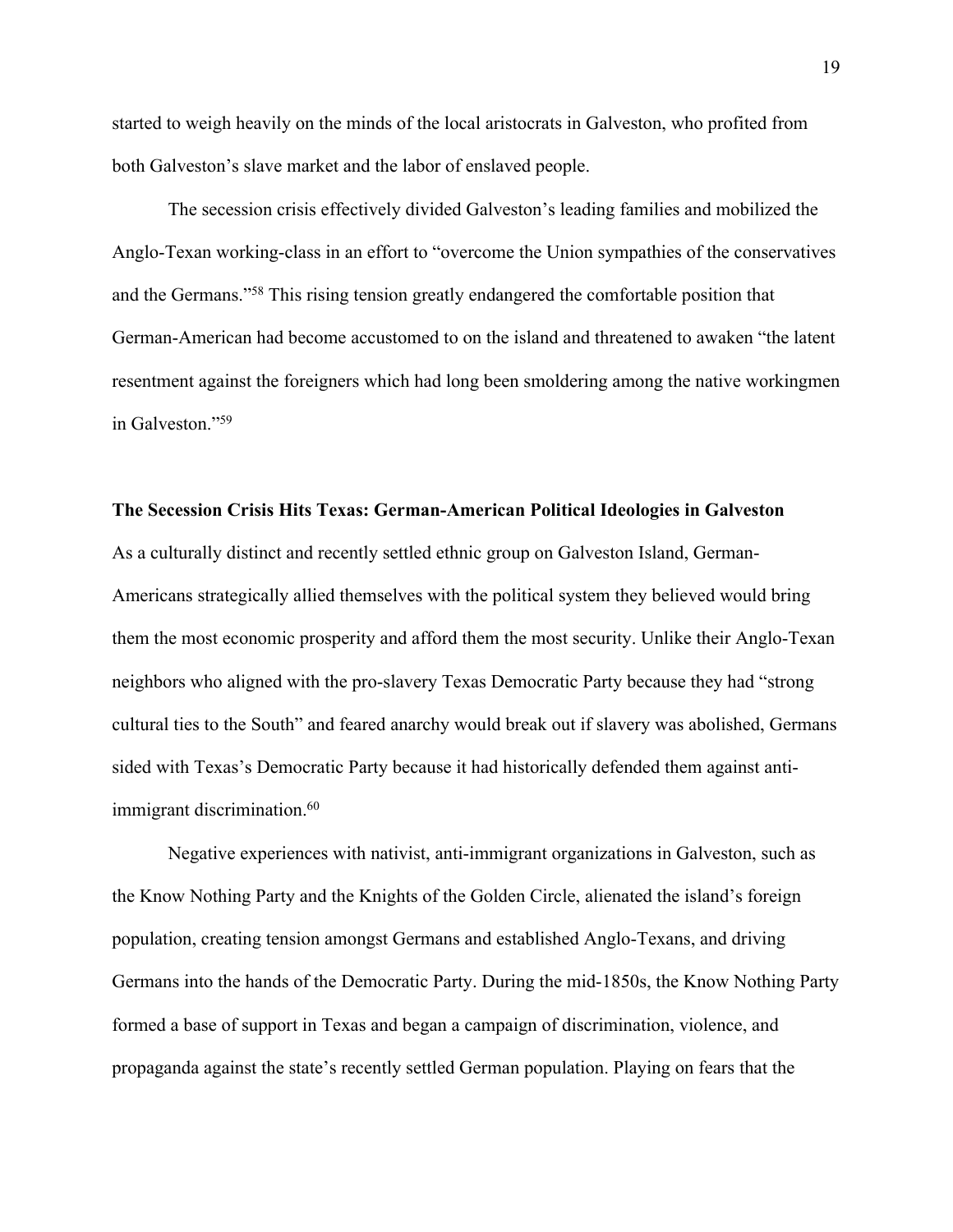foreigners had come to displace Anglo-Texan workers, the Know Nothing Party in Texas—made up of old-line Whigs, Unionists, anti-Catholics, and xenophobes, who believed that the growing number of Germans and Mexicans in the state were a threat to their own economic welfare or to the well being of their society"—effectively labeled the Germans as "ungrateful visitors," who had come, not to be productive members of Southern society, but to destroy the South's institutions and impose '"decadent" European ideals on the decent folks of Texas."<sup>61</sup>

The Know-Nothings crafted these false abolitionist stereotypes of Texan Germans based on the efforts of a small and ultimately unsuccessful group of liberal "Forty-Eighters" in the Hill Country of Texas, who publicly advocated for the compensated emancipation of enslaved people in a series of speeches in 1855.<sup>62</sup> In truth, a miniscule minority of Germans supported abolitionism. Even among the Germans in their own county, these enlightened reformers were unrepresentative of typical German opinion on slavery.<sup>63</sup>

The vast majority of Galvestonian Germans held ambivalent attitudes toward the institution of slavery. As "the largest slave market west of New Orleans," Galveston had traditionally been hub for slavery, and slavery had infiltrated the culture of the island.<sup>64</sup> Although slavery was seen as essential by the local aristocrats, who forced enslaved people to labor on plantations and docks, slavery did not play an important role in the lives of most of Galveston's German-Americans.<sup>65</sup> Having recently settled on the island, most Germans were not wealthy enough purchase enslaved people, whose value was ever increasing due to the closing of the Atlantic Slave Trade earlier in the century. Additionally, the nature of Germans' work did not necessitate slave labor. The typical German Galvestonian either owned his own small businesses or worked for a wealthy aristocrat as a tradesperson or craftsperson. His occupation did not require personal possession of enslaved individuals to make a profit.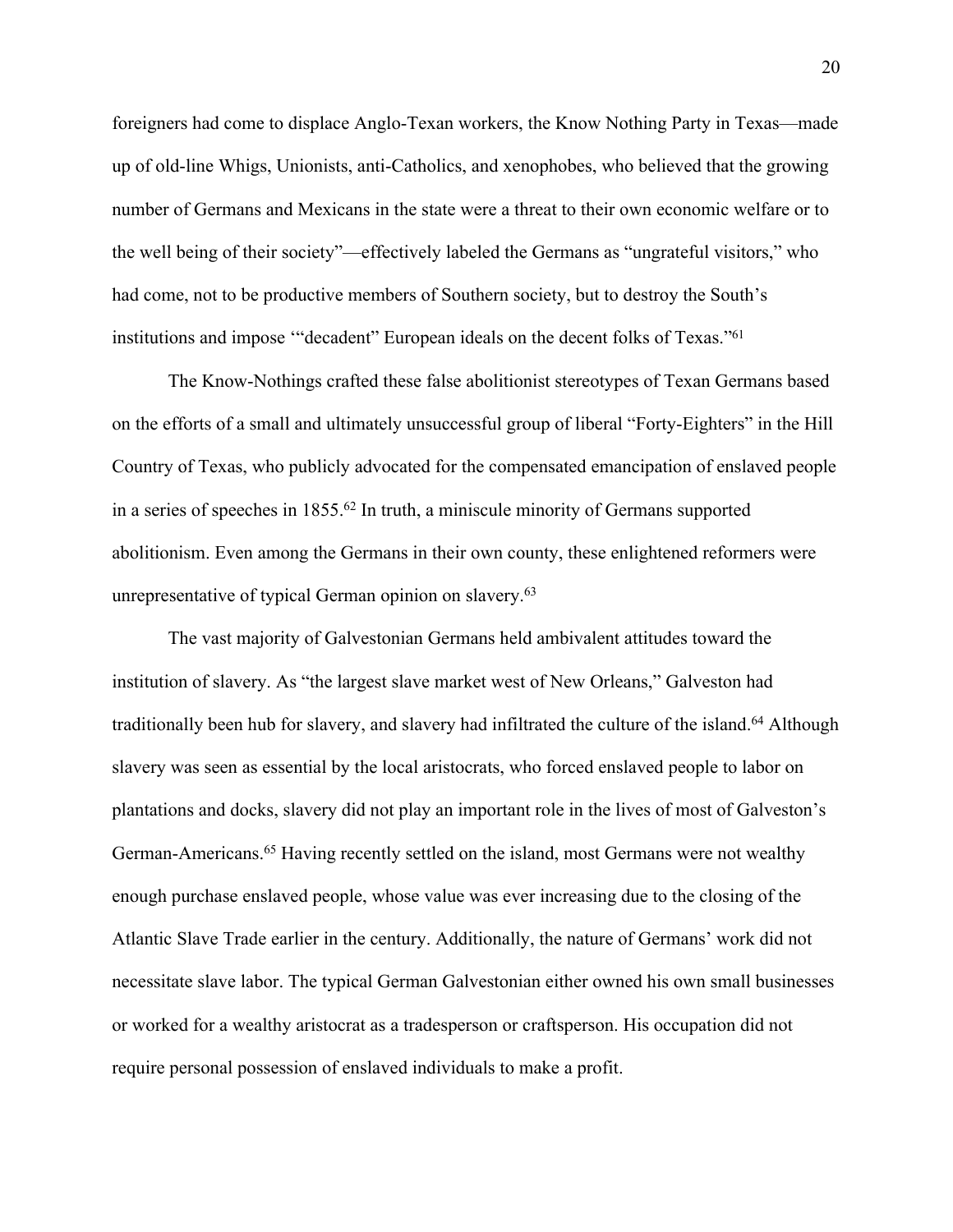While poor Anglo-Galvestonians, like many poor whites in the South, likely supported slavery out of a racist desire to retain superiority over African Americans in order to maintain their sense of self-importance, Germans did not share these concerns. In their comfortable position in the middle of Galveston's social hierarchy—below the local aristocrats and above the poor Anglo-Texan craft and tradespeople—it appears that Germans did not emotionally invest in the institution of slavery because they did not need proof of their superiority over other races to feel important. Through reliable labor and good reputation, they had gained prosperity in Galveston and surpassed rival white workers. Rather than opposing or participating in the "peculiar institution," most German-Americans in Texas remained indifferent and supported slavery simply to abide by the will of the majority on the island.<sup>66</sup>

Ferdinand Flake and his family were among the few Germans who had the financial means to purchase enslaved people. Many historical descriptions incorrectly characterize Ferdinand Flake as an abolitionist, based on his personal opposition to the reopening of the slave trade, his pro-unionist sympathies, and his eventual support for the policy of popular sovereignty. Flake, however, was a self-declared slave owner with "pro-slavery principles,"<sup>67</sup> as declared in his German-language newspaper, *Die Union*. Although a unionist, Flake had little patience for "black Republicans and their negro humbug" and issued a statement after John Brown's raid on Harpers Ferry, exclaiming, "The more the fog lifts veiling the foolhardy motives of the fanatic who caused the Negro insurrection at Harper's Ferry, the clearer it becomes that the conspiracy against the life and property of the white residents of the South [has] spread throughout the North."<sup>68</sup>

An outspoken unionist, Flake would later get labeled as an "abolitionist concern" once the secession crisis was in full swing in the fall of 1860. It is clear from Flake's own declarations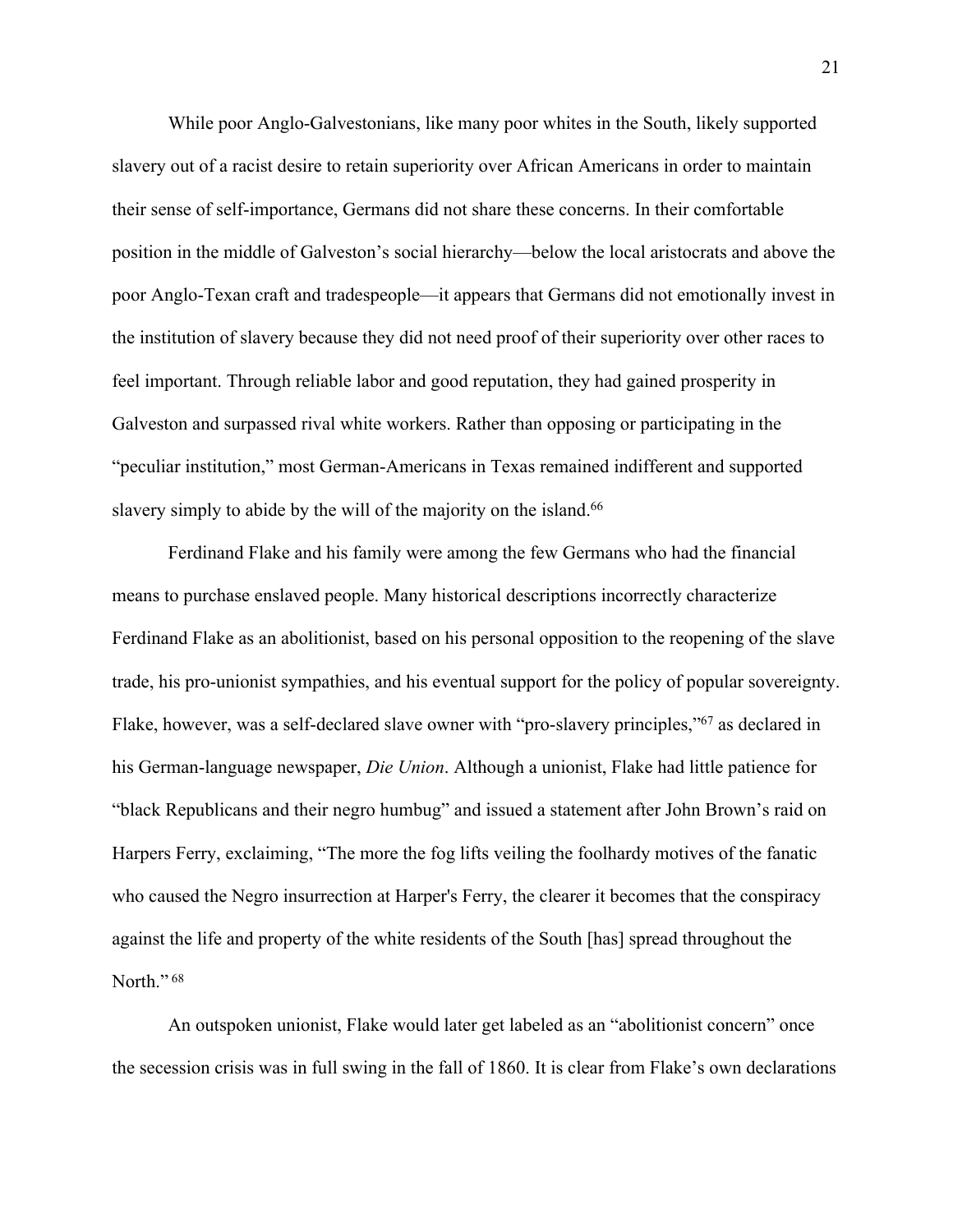in *Die Union*, however, that he was not an abolitionist, nor an opponent of the South's "peculiar institution." Flake's motives for actually purchasing slave labor, however, remain ambiguous. As a small business owner with a sizable family, whose mercantile and print businesses were based out of a single, small shop, it is not likely that Flake was in great need of extra help.<sup>69</sup> It seems more plausible that his purchasing of an enslaved person was a symbolic gesture that helped him establish his elite status and thus enter into Galveston's upper-class scene. As a citizen with aims to enter local politics, becoming a slave owner could have served as a strategic way for Flake to prove his loyalty to Texas and demonstrate his desire to assimilate into Galveston's larger Anglo-Texan culture.

Whether Flake, like his fellow Germans, felt indifferent to slavery or not, becoming a slave owner and promoting pro-slavery policies earned him a positive reputation among Galvestonian Germans and other Texans. For example, James P. Newcomb of the *Alamo Express* asserted in an editorial, "Mr. Flake is an old Texan, a slave holder, and a better Southern man" than many other newspaper editors in Texas.<sup>70</sup> Flake's reputation as a successfully assimilated German also increased the popularity of *Die Union*, which—although published in German became the widest circulated newspaper on the island in the mid-to-late 1850s.<sup>71</sup> Before the question of disunion tore through the South and divided communities, Ferdinand Flake was wellliked by both the Anglo and German-Texan communities of Galveston, and he served, with the support of his fellow countrymen, as the spokesperson for Galveston's Germans.

Although Flake's attitude of acceptance toward slavery represented the majority German opinion on slavery in Galveston, and anti-slavery sentiments were extremely rare among Texas's German population in general, the Know Nothing Party seized upon the stereotype of Germans as abolitionists and painted all Germans as a threat to the to South and its institutions.72 The main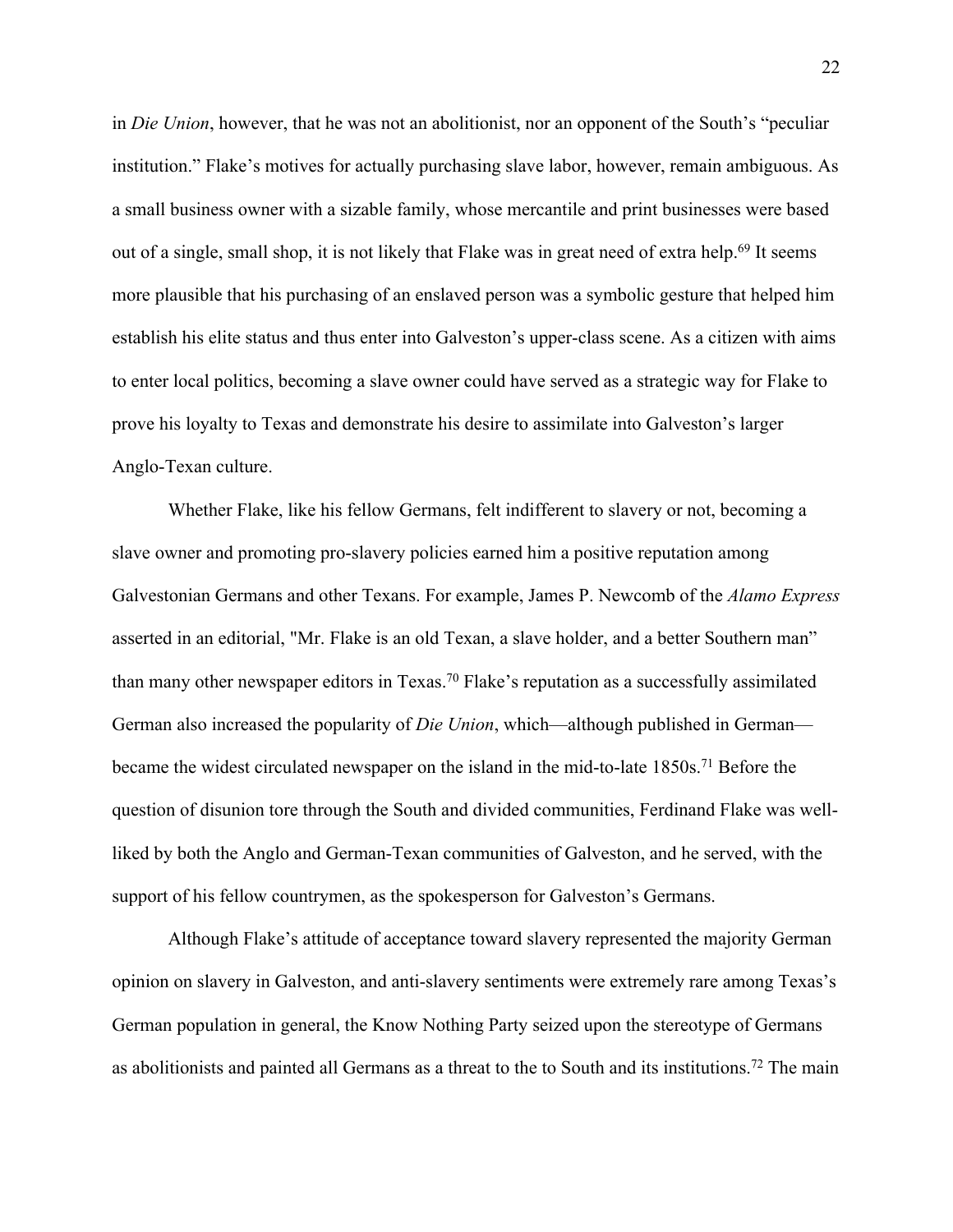political objectives of the nativist organization were to restrict the naturalization of German, Irish, and Mexican immigrants in Texas and disenfranchise foreign-born voters.<sup>73</sup> Galveston was hit especially hard by the force of the Texas Know-Nothings because its foreign-born population had more voting rights than immigrants in most areas of Texas. Thanks to the efforts of two influential Germans, editor and city marshal Ferdinand Flake and Justice of the Peace I.E. Rump, "any adult male twenty-one years of age and older who had lived in the city one year and had paid his taxes, regardless of his nationality, received the ballot."<sup>74</sup> Flake and Rump were also able to get a measure passed through the Texas Supreme Court that gave the German-controlled County Court the right to regulate "the volume of foreign voters" in Galveston, a measure that allowed the Germans to enfranchise members of their own ethnic group and regulate voting on the island.<sup>75</sup>

With the support of Anglo-Texan workers, who were alarmed by the ever-growing number of German settlers in Galveston and who feared competition from German workers and voters, the nativists used a variety of discriminatory tactics to persecute Germans during the mid-1850s.<sup>76</sup> Common strategies of the Know-Nothings included singling out German workers seeking employment and preventing them from obtaining jobs, intimidating voters by ways of physical violence or threats, issuing economic sanctions to enemies of the party, and publishing scathing editorials in their newspaper, the *Texas State Times*. <sup>77</sup> For example, an 1855 editorial published in the nativist newspaper lambasted the Germans saying, "the Germans have departed from every rule of propriety and from every shadow of that love of their adopted country by which they should have been actuated, and gone astray after the teachings and bubbles held up to them by traitors and this they cannot deny."<sup>78</sup> This anti-German propaganda piece was not only characterizing Germans as an unassimilable burden to Texas, it also denounced them as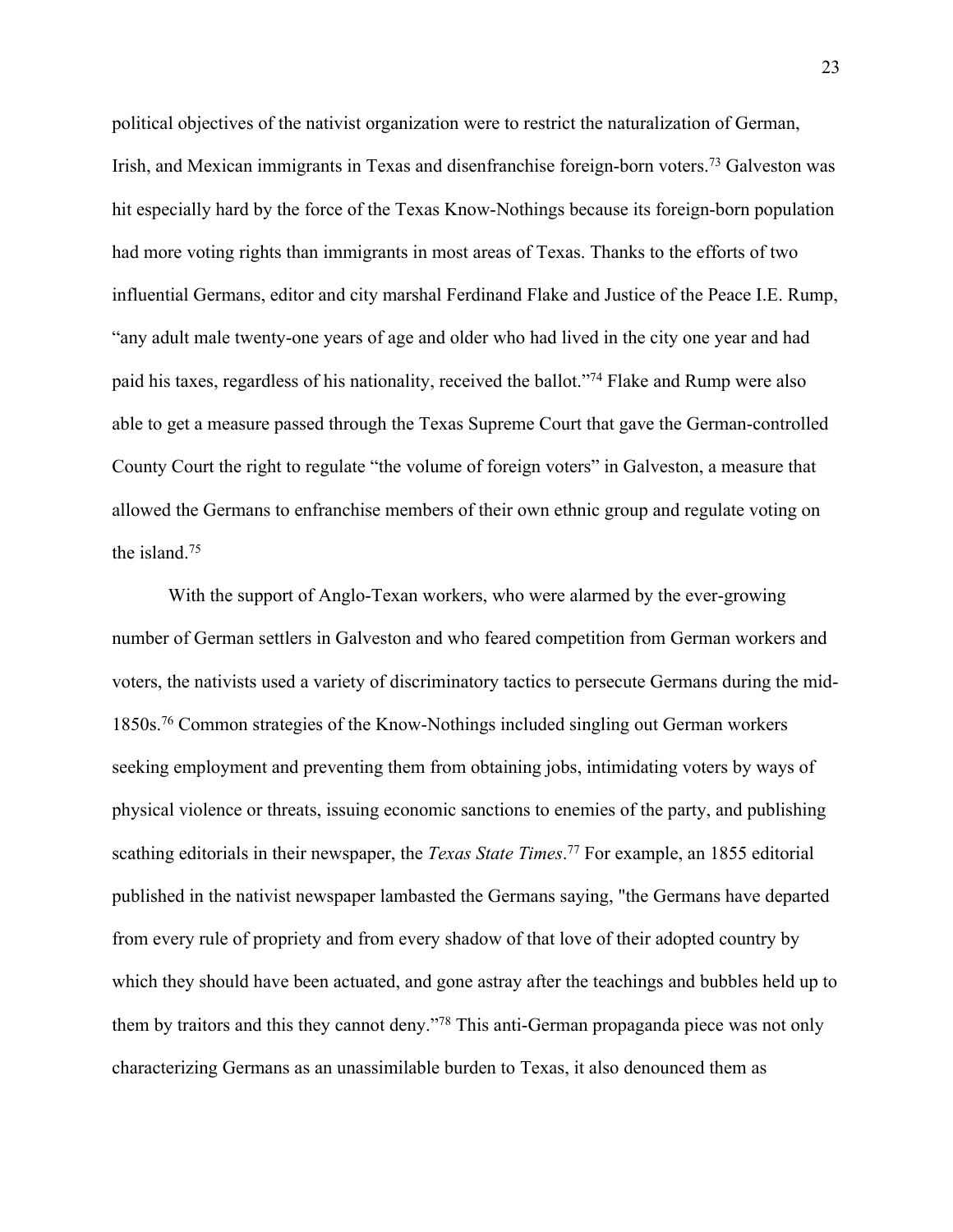antagonistic enemies of the South. Although the efforts of the Know-Nothings were not able to uproot the good social and economic standings of Galveston's Germans, the propaganda war waged against them was very damaging to their political reputation and branded them, in the eyes of both wealthy and poor Anglo-Texans, as weak-willed and unreliable; therefore, Germans were seen as "not trustworthy on such important social issues as slavery, the foundation of Texas culture and Texas ways."<sup>79</sup>

The Know Nothing campaign of discrimination ended when the Democratic Party rose up to protect the foreign-born people of Texas. Unlike the nativists, the Democrats believed that the influx of Mexicans and Europeans was beneficial to the Southern economy because immigrants provided physical labor for infrastructure projects and brought in capital and personal funds that were "desperately needed in a society where hard money was scarce."<sup>80</sup> In a lengthy article published in the Democratic *Galveston Triweekly News* on March 27, 1856, Anson Jones, the former president of the Republic of Texas, "presented a positive and pragmatic case for incorporating the foreign elements into the Texas community," arguing that immigrants deserved recognition for the role they played in helping with the "immense physical development of our broad country."<sup>81</sup> Jones also attacked the Know Nothing's attempts to prevent the naturalization of immigrants, saying "Our naturalization laws should be respected, and rigidly and strenuously enforced…..Protect the foreigner in all his rights, and encourage him in the faithful performance of all his duties."<sup>82</sup> If the rights of foreign-born citizens were not respected, Jones warned, Texas could easily be consumed by "wars of religions and races…the most dangerous, foolish, fatal, and destructive of all wars; and the very approach to any such should be most carefully shunned and avoided."<sup>83</sup>

Alienated by the Know-Nothings, Germans embraced the Democratic Party and forged "a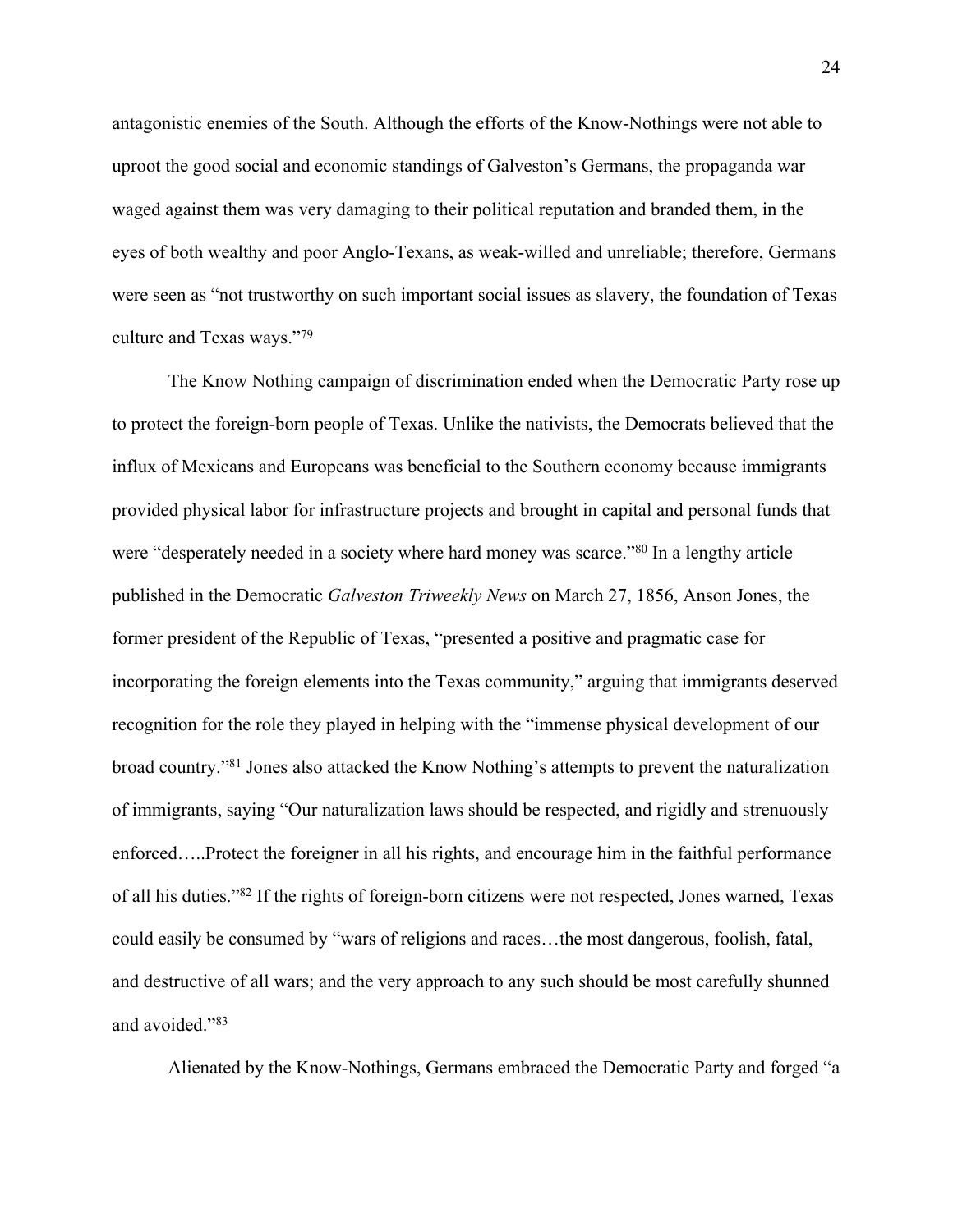long-lasting and persistent attachment to the party which defended their personal liberty and their right to a distinct culture."<sup>84</sup> Discriminatory and often violent encounters with the Know Nothing Party effectively united Texas's ethnic minorities against the nativists. Along with Mexican-American voters, German-Americans "threw their political weight behind the Democracy" in the general election of 1856, playing "an important role in the defeat of the Know-Nothings."<sup>85</sup> After the 1856 loss, the Texas Know-Nothing Party lost popularity on the local and national level and virtually disappeared by 1857."<sup>86</sup>

Three lasting legacies emerged from the Know Nothing Party's campaign of discrimination that affected the future of German-Americans in Galveston even after the formal party faded from existence. The first legacy was that Germans became wary of non-Democratic politicians, especially those who had formerly been tied to the Know Nothing Party. The second lasting legacy was the formation of a political division between the Germans and their Anglo-Texan neighbors, many of whom had supported Know Nothing ambitions or participated in discriminatory acts. Third, a fear of future discrimination at the hands of another nativist party was deeply instilled into the German people, a fear that was realized when the Knights of the Golden Circle emerged to terrorize Galveston's Germans in 1860.

Although the Democratic Party would later become strongly associated with secessionism, German-Americans joined the party at a time when it was possible, and common, to be both Democratic and pro-Union. As a major port city, Galveston was home to citizens "from all regions of the United States and many foreign countries" and had "business and commercial ties that stretched far beyond the borders of Texas."<sup>87</sup> Remaining a part of the Union appeared to be the most economically advantageous option to the many German businessmen on the island who were tied to other regions of the country by the market.<sup>88</sup> Unionism also ran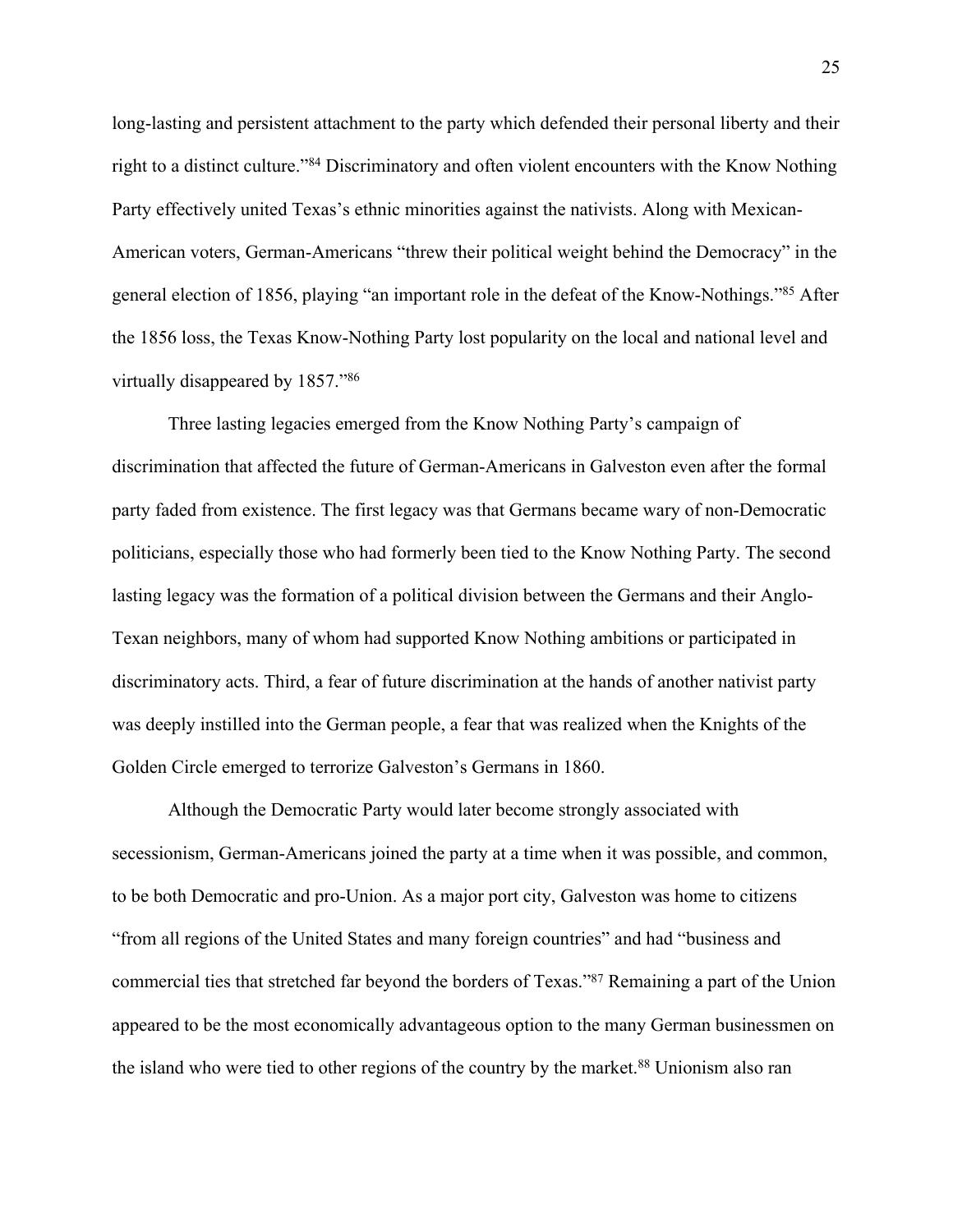strong through Galveston's Germans for sentimental reasons. Many Germans who had fled Europe to escape economic hardship viewed the United States as their savior and felt they owed loyalty to the country. Additionally, a great number of those who immigrated to Galveston between 1830 and 1860 grew up "at a time when nationalism affected many young Germans;" therefore, they formed nationalistic sympathies toward the United States.<sup>89</sup> Summing up the unionist beliefs of the Germans, in a publication of *Die Union*, Ferdinand Flake proclaimed, "The Germans ..view themselves not as citizens of Texas, Louisiana or any separate state, but as citizens of the entire Union. The great majority are still neither southern nor northern."<sup>90</sup>

While it is true that Germans tended to have unionist values, they also displayed loyalty to Texas. In some cases, Germans were more concerned with the protection of their new home state than that of the country. Believing that staying with the Union would be better for Texas than joining together with the seemingly weaker slave states to form a new country, Germans resisted early calls for disunion; however, as the secession crisis escalated, Germans were willing to accept secession if Texas voted to leave the Union.

Ferdinand Flake generally identified with the Democratic Party; however, he displayed less fervent loyalty to the party than other Texan Germans. Especially on the issue of reopening the slave trade, Flake often found himself in ideological conflict with other Democrats. Believing that reopening the slave trade was unconstitutional and "a matter of national, not state concern," Flake was so strongly opposed to the idea that he angrily stormed out of the 1859 Democratic state convention—at which he was serving as a delegate from Galveston—because he was disgusted by the pro-slave trade attitudes he witnessed among many Democrats. Before leaving the convention, however, Flake delivered a scathing speech, "denouncing in vigorous terms the proposition that the Democratic party of Texas should even consider the possibility of legally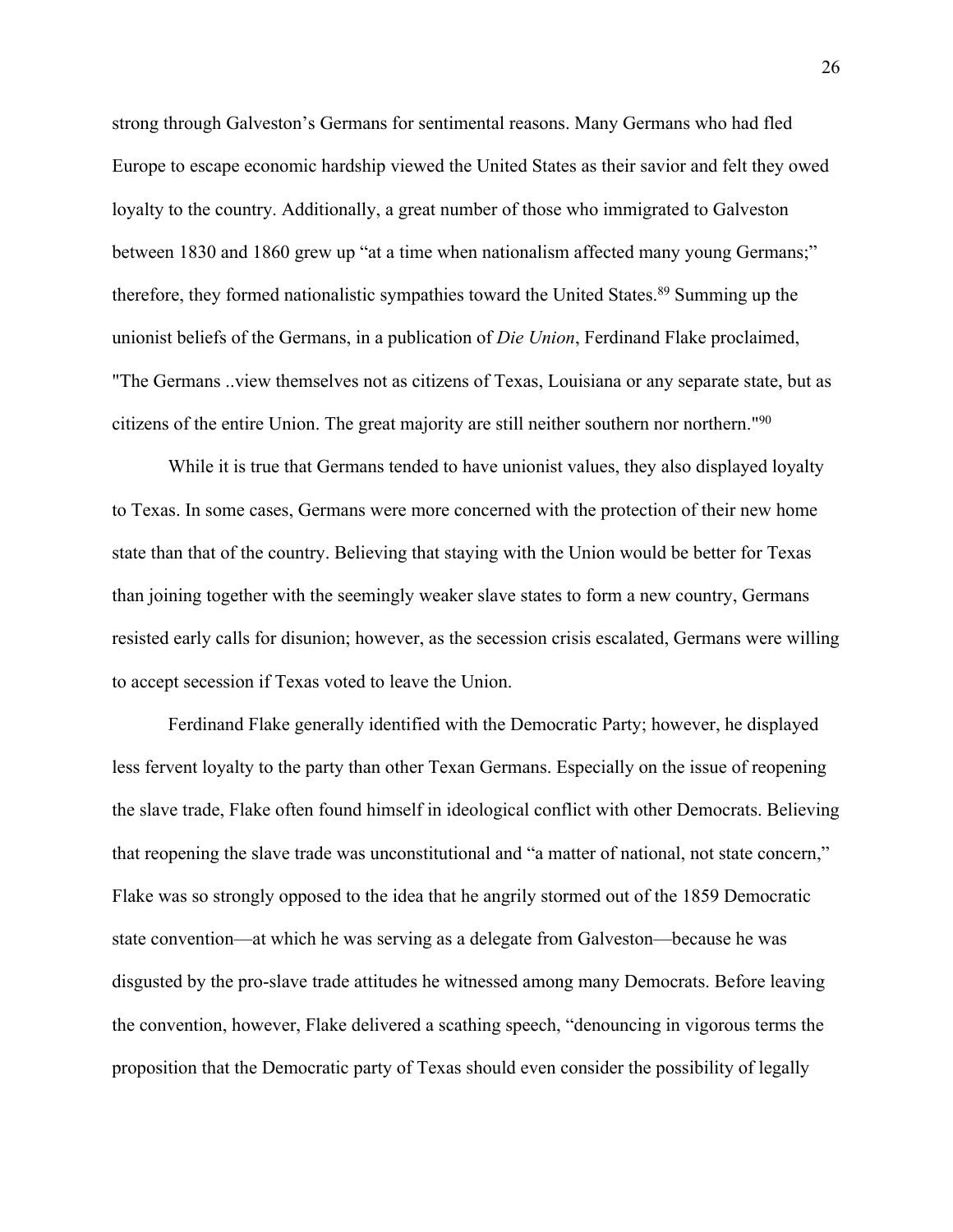reopening the African slave trade."<sup>91</sup> As he left the convention hall, Flake called out to the crowd that he was leaving because "the odor of the slave trade…was too strong for [his] nostrils."<sup>92</sup> When Flake departed from the convention, he "in effect, left the [Democratic] party."<sup>93</sup>

Following the events at the Democratic state convention, Flake pledged his support to Sam Houston, an independent candidate who was running against the current Democratic governor of Texas, Hardin Runnels, in Texas's 1859 governor's race. Flake's endorsement of Houston was a shock to many Germans because Houston was running against a sitting Democratic politician, but also, and more significantly, because Houston had been a member of the Know Nothing Party from 1855-1856.<sup>94</sup> "Flake was well aware of the dissatisfaction many Germans felt with Sam Houston because of his former association with the Know-Nothings, but Houston shared Flake's moderate views on secession, the slave trade, and the importance of the Union."<sup>95</sup> Flake's willingness to abandon the Democratic party to support an opposing candidate earned him criticism from American and foreign-born Democrats. Editor E. H. Cushing, of the Houston *Telegraph*, for instance, asserted that "Flake was 'selling out' his own Germans by supporting former Know-Nothing candidates."<sup>96</sup> Farther west, in New Braunfels, Ferdinand Lindheimer, the German-born and staunchly Democratic editor of the German-language newspaper the *Neu Braufelser Zeitung*, expressed similar frustration with Flake's alliance with Sam Houston. Like most Germans, Lindheimer was unable to see past Houston's former associations with the Know-Nothings, even after Flake obtained and published a note directly from Sam Houston declaring that "Knownothingism is dead."<sup>97</sup>

Believing that many Germans held similar convictions about the governor's race, Lindheimer published an open letter to Ferdinand Flake on July 22, 1859, in which he established German-Texans position on election, stating "The Germans have not changed their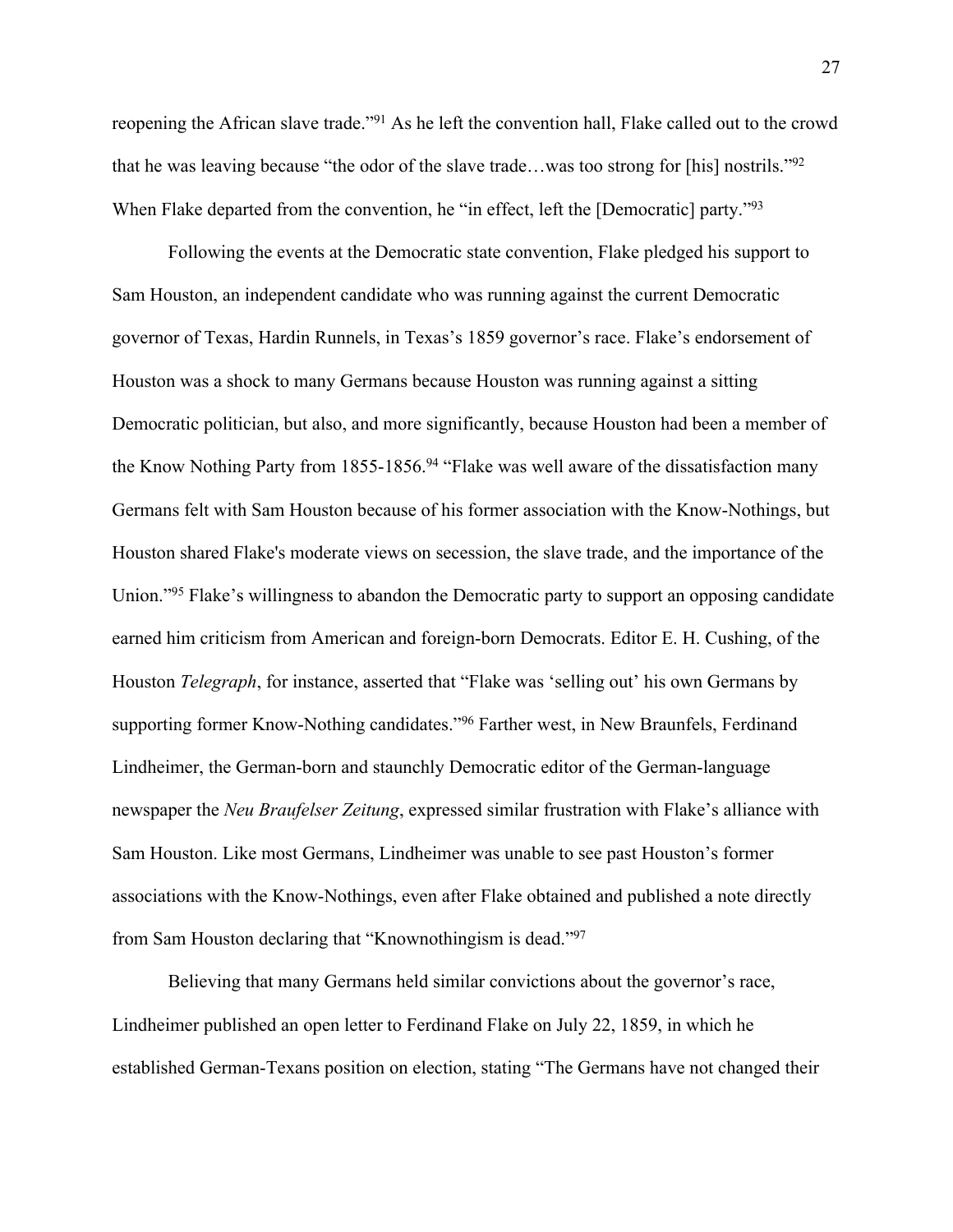position [from that of the Democratic party]; they still stand today where they stood" when they voted against the Know-Nothings in 1856. He continued, "Throughout the entire state they support the Runnels….men, who, when three-fourths of the American-born front opposed us, stood by our side and fought for our rights." <sup>98</sup> Lindheimer was correct in his belief that the Germans would overwhelmingly vote for the Democratic candidate. Although Houston won the statewide election, Runnels carried cities where there were high proportions of German voters.<sup>99</sup> In Galveston, voters defied the wishes of their spokesperson, Ferdinand Flake, and voted for Runnels. Runnels beat Houston 433 to 321 on the island.<sup>100</sup>

To many Germans, the victory of Sam Houston was very disturbing because it suggested that the Know Nothing party was not dead, as Houston claimed, but still alive and wielding influence in Texas. Ferdinand Flake, thrilled by the victory of the former war hero, attributed the results of the election, not to the persistence of nativism in Texas, but to Houston's opposition to the reopening the slave trade, a policy that greatly appealed to moderates, unionists, and Democrats who had become disillusioned by the Democratic Party's increasing radicalism.<sup>101</sup>

The 1859 gubernatorial election stands out as a turning point in the history of Galveston's German-American community because, in his support of candidate Houston, Ferdinand Flake abandoned his role as the spokesperson for Galvestonian Germans. For the first time since *Die Union* surged to popularity, Flake's publications did not represent the opinions of the larger German community, who largely opposed voting for a former Know-Nothing. Although it was upsetting to his countrymen, Flake supported Houston because he reasoned that the appointment of a moderate governor, who kept the divisive issue of the reopening of the slave trade off the table, would be the best way to prevent disunion. Above all, Flake was a unionist, who cared more about state and national loyalty than party loyalty. As Flake became more politicized in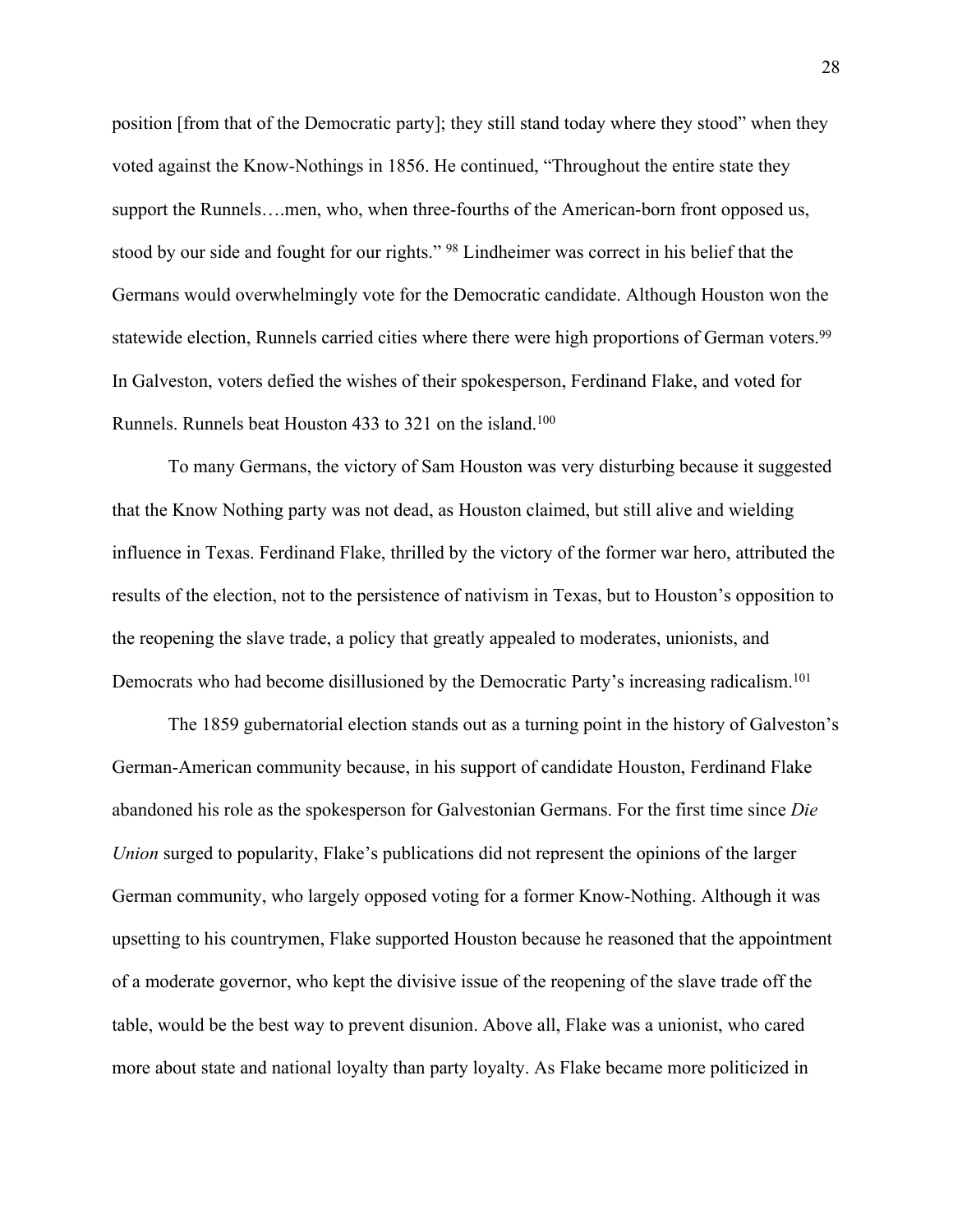1859, his aptly named newspaper *Die Union* ("The Union"), became his own personal political forum, where he strongly condemned secessionism.<sup>102</sup> In his fervent attempts to promote national unity, however, Flake began to divert from the opinions of his readers and lose favor among the Galveston's German community, a trend that would only increase as the secession crisis heated up in 1860.

The formal process of selecting the next president of the United States began with local party conventions. As early as January 1860, radical Democrats were already discussing the possibility of secession "if a candidate not favorable to the South were not elected."<sup>103</sup> Talks of secession alarmed Germans and other moderate Democrats with unionist sympathies. German editor Ferdinand Lindheimer summarized the opinions of most Germans when he published "The Division of the Union," a lengthy essay that urged Texans to be cautious and allow whoever was elected president a chance before deciding to disband from the Union.<sup>104</sup>

As candidate Abraham Lincoln's support grew in the North and Midwest, the Democratic Party of the South was splintering due to disagreements about slavery. At the Democratic Convention in April of 1860, the party "split into two opposing factions at Charleston, with the Texas delegation among those who walked out."<sup>105</sup> Unable to reconcile their differences at a convention a month later, the feuding Democrats officially severed in May, with Northern Democrats favoring Stephen Douglas and his policy of slavery through popular sovereignty and Southern Democrats endorsing the strong pro-slavery and state's rights platform of John Calhoun.<sup>106</sup>

By mid-October, talk of secession was widespread in Texas. "Anyone with the least bit of political acumen could predict an election victory for Abraham Lincoln and the Republicans."<sup>107</sup> Most Texas Democrats, including the majority of enfranchised Germans, threw their support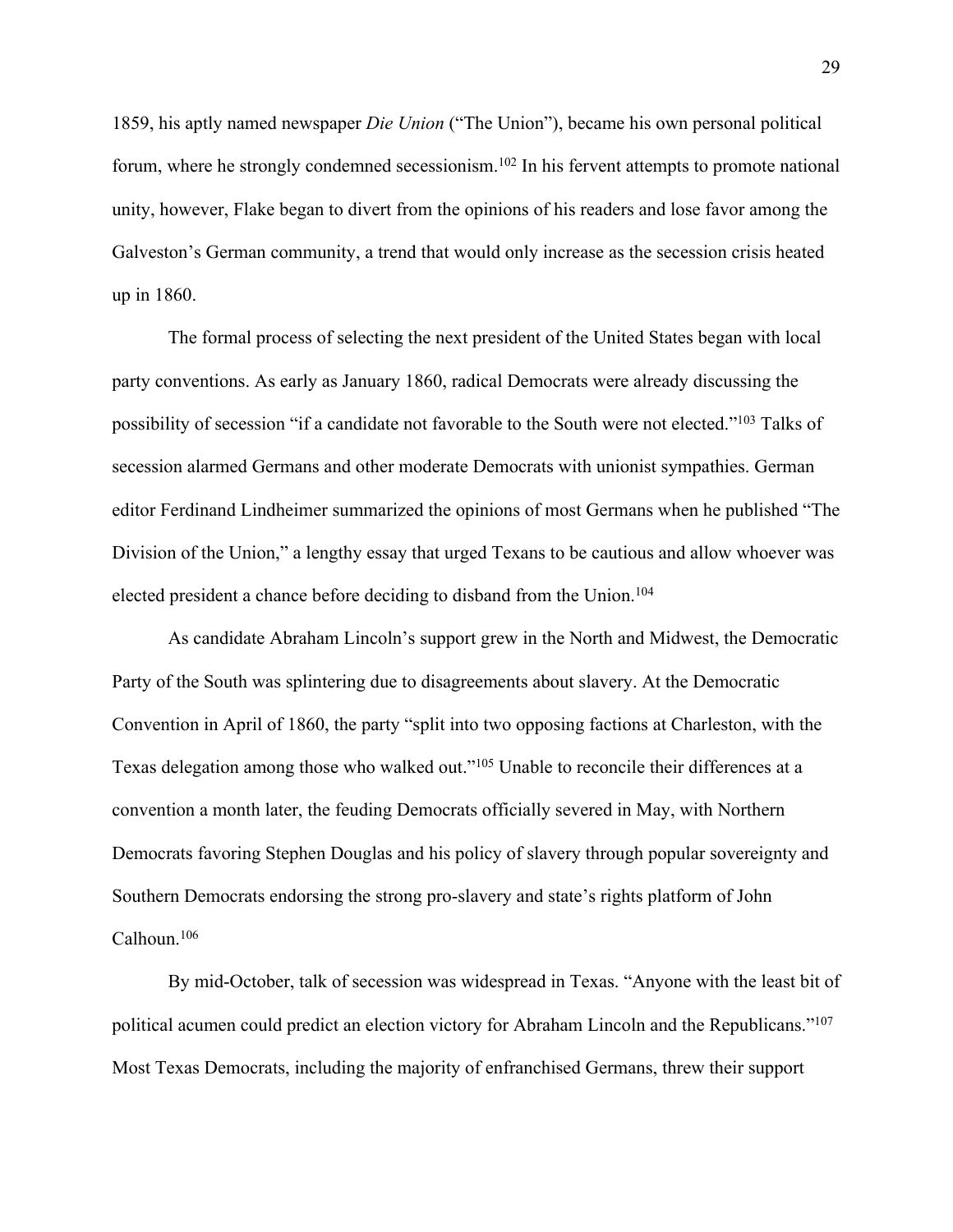behind the candidacy of Southern Democrat John Breckinridge because they predicted that he would be the only candidate that stood a chance at beating Lincoln after the division of the Democratic Party. Ferdinand Flake, however, diverged from the general will of Galveston's Germans and advocated for the fusion ticket, the only alternative on the Texas ballot to Breckinridge. Endorsed by John Bell and Stephen Douglas supporters, the fusion ticket of the Opposition Party consisted of a strange mix of "old line Whigs, Know-Nothings, friends of Sam Houston, and disaffected Democrats," who advocated for moderation and unionism.<sup>108</sup> Rather than producing their own candidate to run for office, "in late August 1860, they pledged that their electors would vote for whichever candidate stood the best chance of defeating Abraham Lincoln."<sup>109</sup>

Although Flake was aware that the fusion ticket held a slim chance at beating Breckinridge, he refused to endorse the Southern Democrat, who he viewed as a dangerous disunionist. *Die Union*'s attempts to persuade Galveston's German community to vote for the moderate ticket ultimately failed, as "Breckinridge defeated the fusion ticket 731 to 284 in Galveston County, and won by an equally impressive margin statewide."<sup>110</sup> The results of the election highlighted the fact that, even though their spokesperson and arguably the most powerful German in Galveston tried to rally support for an alternate candidate, the German community refused to budge on their dedication to the Democratic Party. Galveston's overwhelming support for Breckenridge mattered little, however, after Lincoln secured the votes necessary to win the national election, becoming the sixteenth president of the United States on November 6, 1860.<sup>111</sup>

After the election of President Lincoln, secessionist fever exploded in the South, and secessionism was widely embraced by Anglo-Texans, who feared that the new president had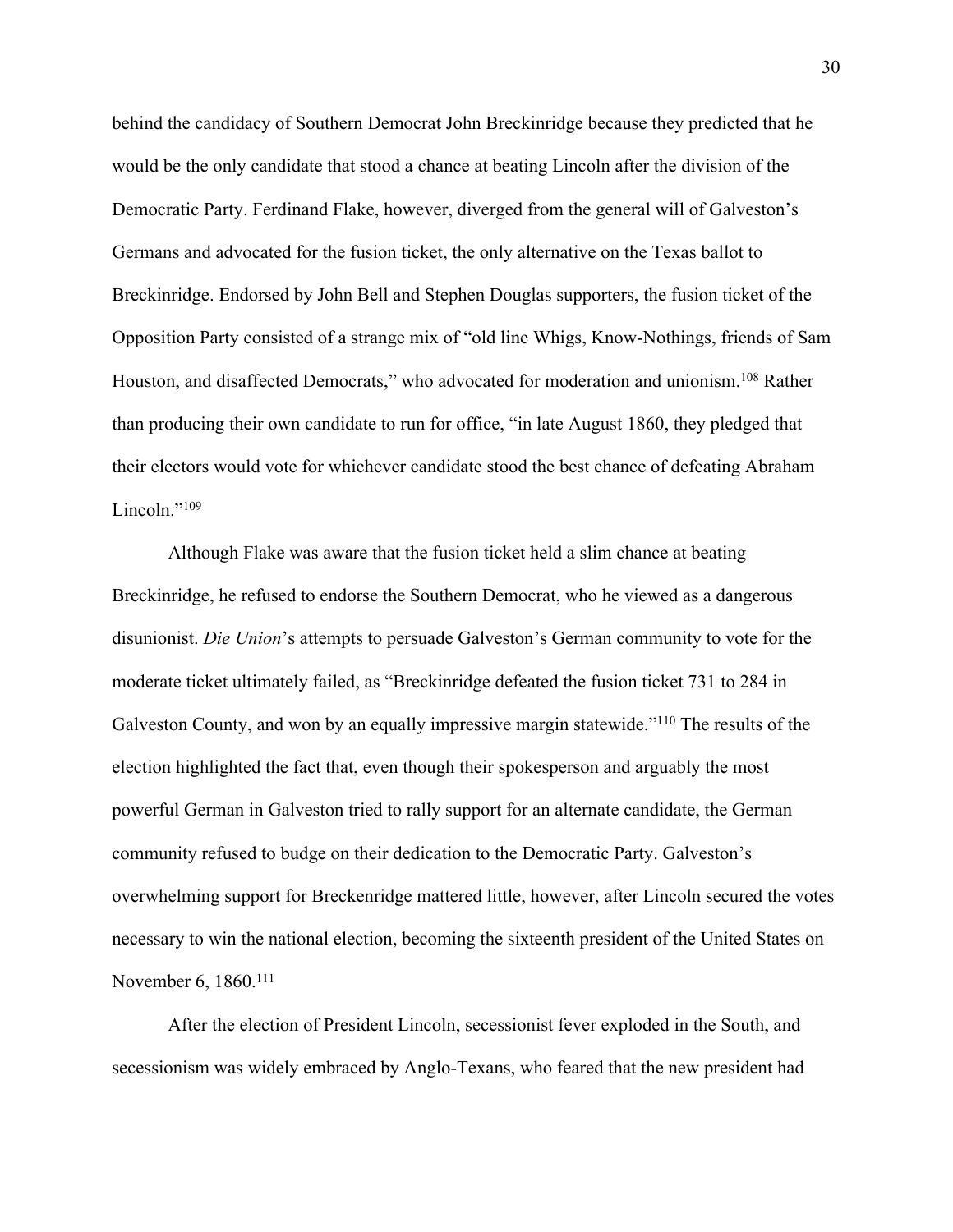aims dismantle the institution of slavery. Suddenly, unionism, which had been common in Texas up until the election, was now viewed with hostility. Anyone who displayed the desire to remain in the now Republican-controlled Union was labeled as a traitor and a threat to the South. By the winter of 1860, any who dared criticize secession or the Southern Democrats ran the risk of being accused of having abolitionist sympathies by a new nativist party that had emerged amongst the political chaos of 1860—The Knights of the Golden Circle.

The Knights of the Golden Circle originated in Lexington, Kentucky and spread through Texas with fervor after the demise of the Know Nothing Party. An anti-immigrant and proslavery organization, the Knights displayed animosity toward Galveston's large German community and "magnified the Germans' foreignness in the troubled secession years of 1860- 1861."<sup>112</sup> Like the Know-Nothings, they perpetuated the stereotype that all Germans were secret abolitionists.<sup>113</sup> The Knights also capitalized on the social tension between the Galveston's German-Americans and their Anglo-Texan neighbors in an effort to scapegoat German settlers as the source of the South's problems. For example, the founder of the Knights, George W. L. Bickley, issued a statement in 1860, declaring that the "one great obstacle" obstructing the expansion of slavery was "the large, free-laboring population" of Germans.<sup>114</sup> A few Democrats defended the Germans like they had in 1855 and published editorials, assuring their readers that the Germans posed no threat to South; however, many Anglo-Texans, both of the local aristocracy and the lower-class, concerned for the future of slavery, eagerly embraced the Knights' nativist platform.<sup>115</sup>

Ferdinand Flake refused to be silenced by the pressures of the secessionist and nativist forces in Galveston and continued publishing pro-Union editorials in *Die Union*. Rather than seceding from the Union, Flake argued, Texans should give Lincoln and his party an opportunity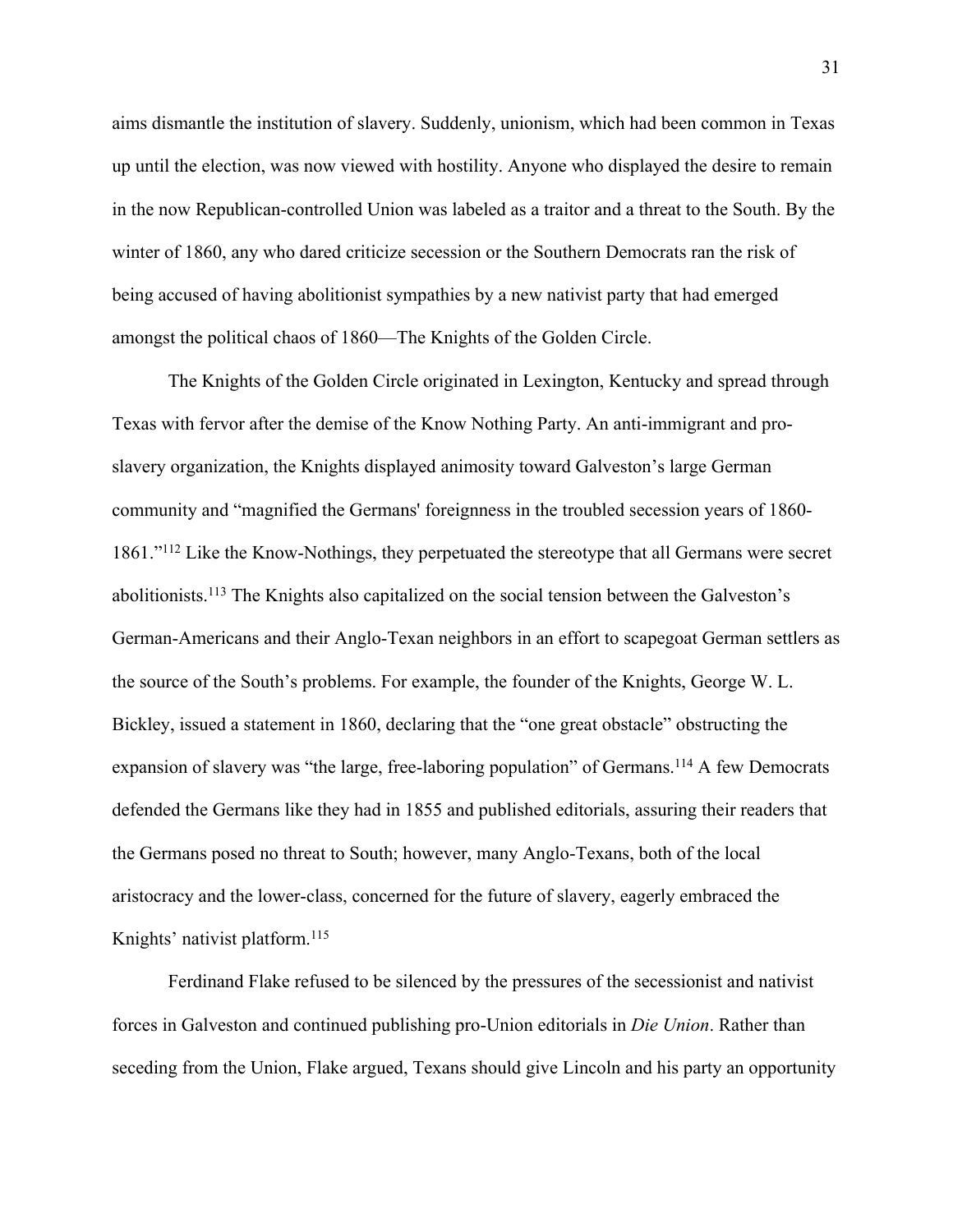to prove themselves. Only if Lincoln's actions justified secession, did Flake consider disunion an acceptable course of action.<sup>116</sup> On November 13, 1860, believing he was speaking on behalf of Galveston's Germans, Flake published an article in *Die Union* that stated:

We are for the Union so long as the elected President and his party respect the guaranteed rights of the South: should, however, the situation occur, that the rights of we southerners are attacked by the black Republicans, then we should take the last remedy, "Revolution."<sup>117</sup>

What Flake did not realize when he wrote this piece was that he no longer embodied the political interests of the Germans in the eyes of many members of his ethnic community. Flake described his countrymen as united in unionism, when in fact, by 1861, the German-American community in Galveston mirrored the sentiments of their Anglo-Texan neighbors and advocated for secession.<sup>118</sup> This paper asserts that there are two predominant reasons why the Germans discarded their former unionist views and embraced disunion in late 1860. First, Germans wanted to maintain their privileged economic and social standing on the island. Most Germans were employed by or did business with aristocratic Anglo-Texans, who owned enslaved people and became radically incensed by Lincoln's victory. Assimilating to the dogma of anti-Union Anglo-Texans was necessary to secure Germans' social and financial well-being. The other reason why German-Americans turned their backs on the United States was because they feared that if they continued to support the Union, they would face further discrimination at the hands of Galveston's nativists. The fear that the Know Nothing Party remained strong on the island, coupled with the emergence of the Knights of the Golden Circle, likely pressured the Germans who still supported the Union into submission. Publicly adopting secessionism was the only way for Germans to avoid being labeled as traitorous abolitionists and to evade further discriminatory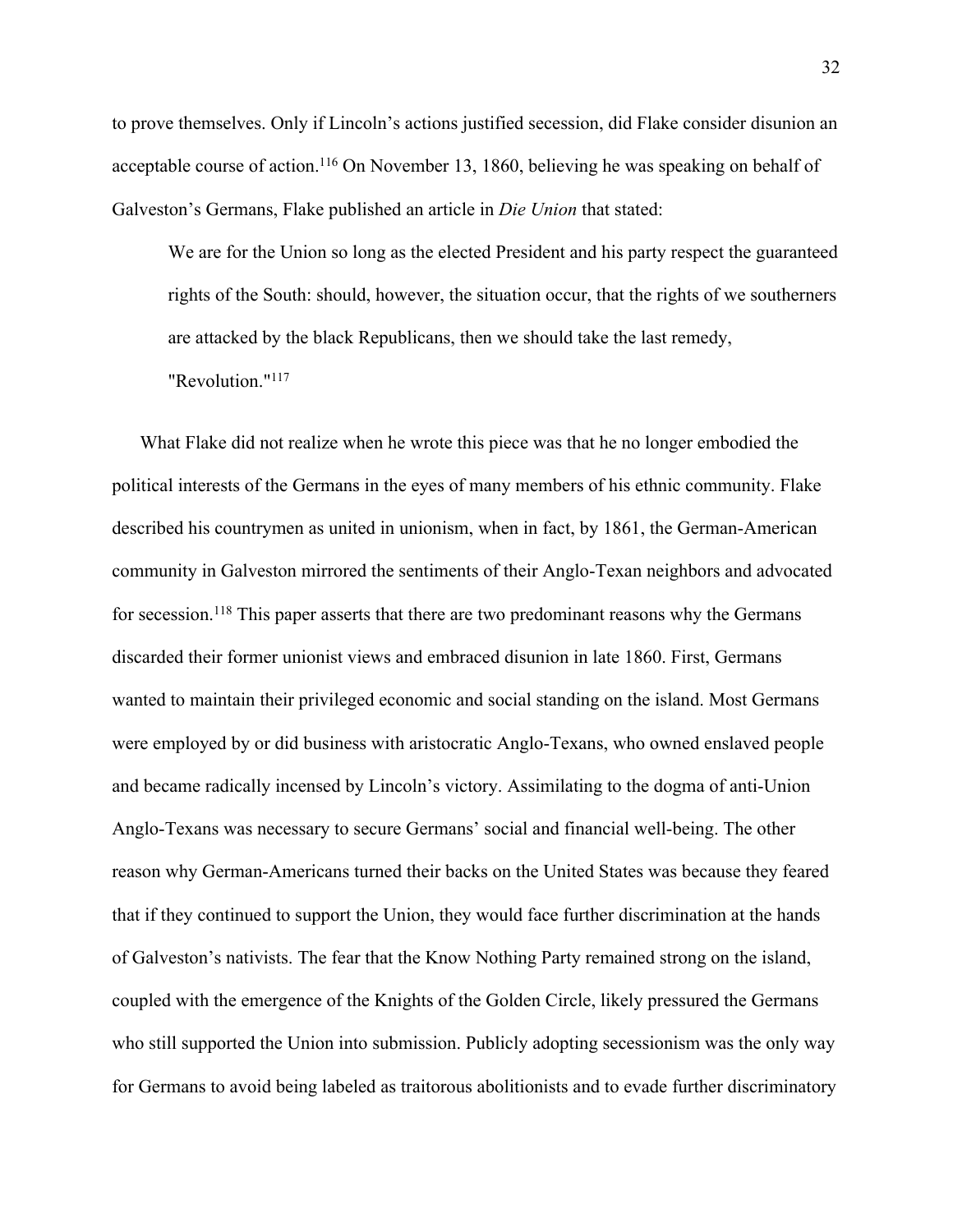attacks. As the secession crisis radicalized Galveston, Germans sided with the Confederacy to preserve the safety of themselves and their ethnic community.

Since the governor's race of 1859, Ferdinand Flake had gradually been losing support from the German-American community in Galveston. His endorsement of non-Democratic candidates in both 1859 and in the presidential election had earned him harsh criticism from Germans throughout the state of Texas, and his publication of pro-Union writings after Lincoln became president caused his newspaper to be labeled as an "abolitionist concern."<sup>119</sup> Not only did Flake's publications create the illusion that he was a threat to the institution of slavery, they negatively branded all Germans as abolitionists in a time and place when it was dangerous to resist secession.

Taking matters into their own hands, the Germans decided to silence Ferdinand Flake. On January 5, 1861, a mob of disgruntled German-Americans broke into Flake's shop in the Strand District of downtown Galveston and destroyed his printing tools. Although the assailants were never identified or brought to justice, throughout Texas, it was widely believed and reported that "the 'destruction' was the work of some of Flake's own countrymen."<sup>120</sup> In an effort to protect their livelihood and safety, German-Americans were willing to go to the extreme, betraying the former spokesperson of their community and destroying the prosperous business of a fellow German immigrant.

# **Conclusion**

The secession crisis rocked Texas in 1860 and 1861, creating divisions between populations, turning neighbors against each other, and making it almost impossible to balance southern identities with unionist sympathies. The attack on Ferdinand Flake's print shop is just one of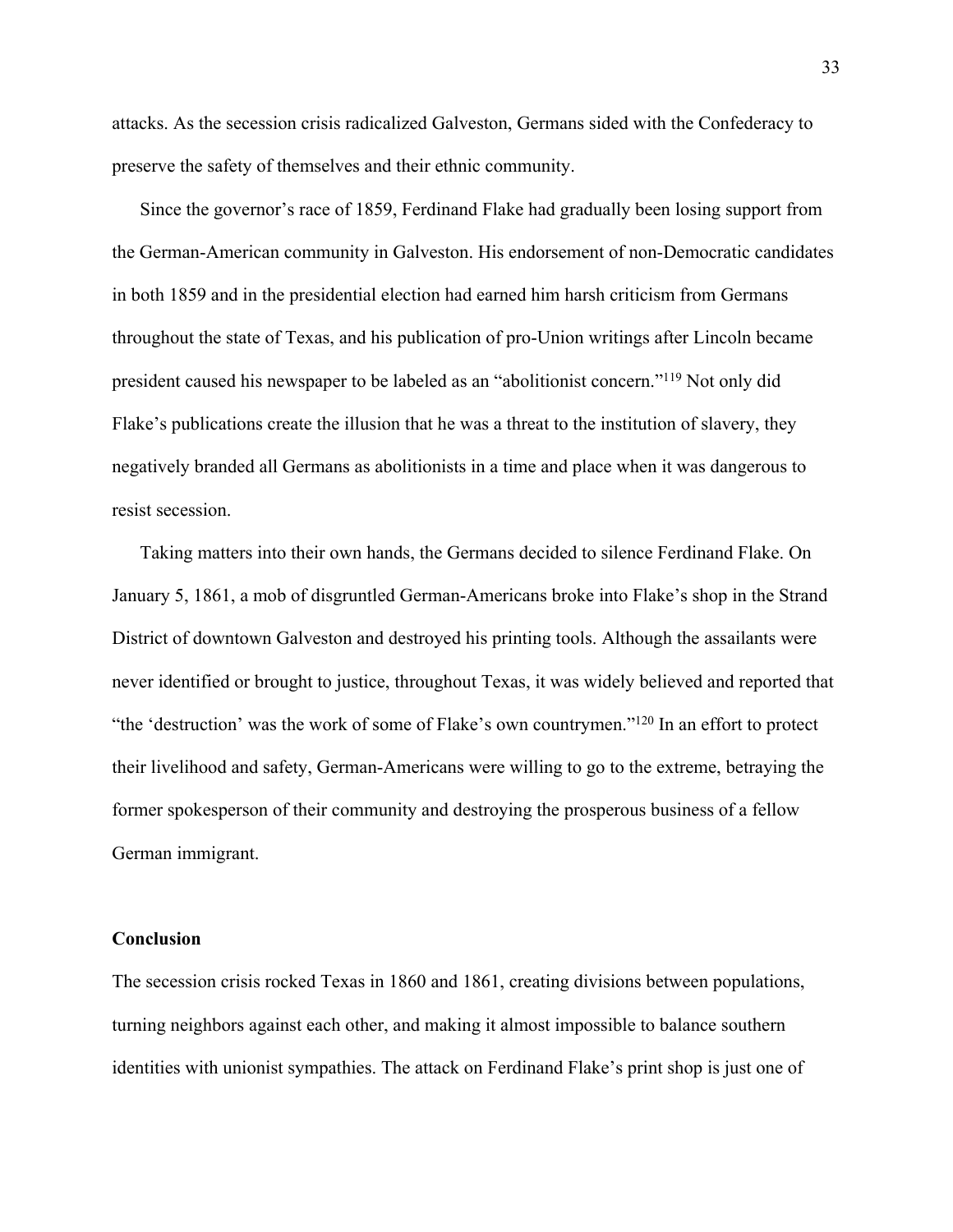many acts of violence that were perpetrated against opponents of disunion. While the destruction of Flake's property did not prevent him from continuing to publish *Die Union*, it was one of the factors that pushed him to eventually accept the secession of Texas. After Galveston overwhelmingly voted to leave the Union on February 1, 1861—with 765 votes in favor and only 33 opposed—Flake stayed in Galveston and "rendered notable public service both during and after the war."<sup>121</sup> Discontinuing *Die Union* in 1861 to produce a new English-language newspaper with a much less controversial title—*Flake's Bulletin*—Flake served Texas by publishing war updates that he received from the Pony Express from Shreveport.<sup>122</sup> Although Flake ultimately accepted the disunion of Texas, he would always question the wisdom and necessity of disunion.<sup>123</sup> Once the Civil War ended in April 1865, Flake abandoned the Southern Democrats and started writing in favor of Republican policies in *Flake's Bulletin*, once again involving himself in national politics and opposing mainstream Southern dogma. Flake continued to publish in Galveston until his death in 1872.<sup>124</sup>

The complex identities of the German-Texan population have been greatly oversimplified in the Civil War narrative due to persistent myths "of monolithic German unionist and antislavery sentiments."<sup>125</sup> This essay adds depth to this basic portrait of one Texas's major ethnic groups by describing how German-American opinions in Galveston, like in the rest of the United States, were very complex. Similar to every other ethnic, political, or regional group in the country, German-Americans held complicated and often contradicting attitudes about the pressing issues of the time, including slavery and secession. In the field of Civil War history, surprisingly little has been written about the ways in which ethnic identity influenced southerners' political ideologies and opinions about disunion. More scholarship focusing on the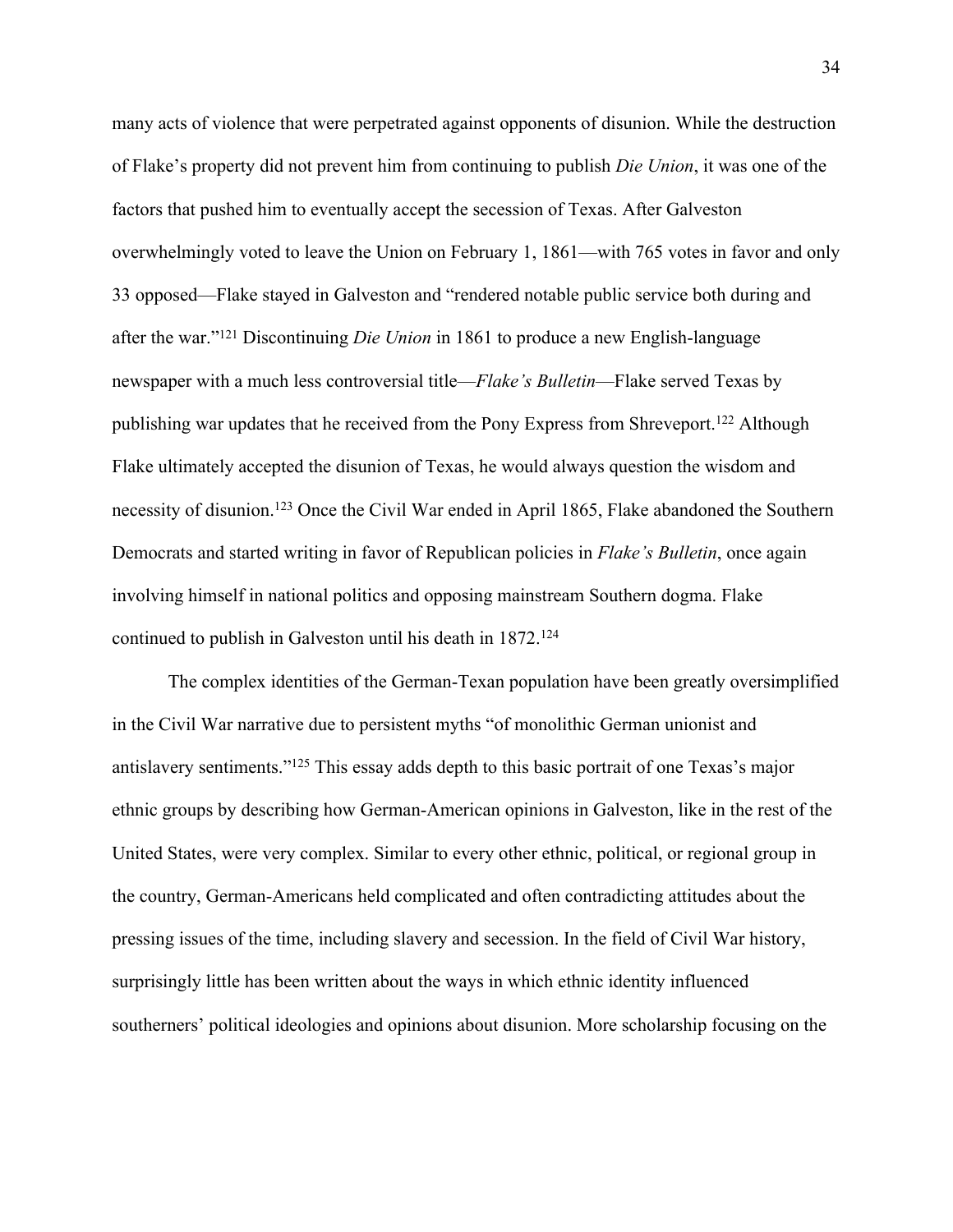secession crisis in cities with high populations of German, Irish, or Mexican immigrants could

greatly add to the Civil War narrative.

# **Notes**

- Earl Wesley Fornell, *The Galveston Era: The Texas Crescent on the Eve of Secession* (Austin: University of Texas Press, 2011), 289.
- *The Civilian and Gazette*. (Galveston, Texas), January 15, 1861.
- *Die Union* (Galveston, Texas), January 8, 1861.
- Fornell, *The Galveston Era*, 289.
- <sup>5</sup> Walter L. Buenger, "Secession and the Texas German Community: Editor Lindheimer vs. Editor Flake." *The Southwestern Historical Quarterly*, Vol. 82, no. 4 (April, 1979), 381.
- Ibid, 379.
- Fornell, *The Galveston Era*, 13.
- Buenger, "Secession and the Texas German Community," 379.
- Bruce C. Levine, *The Spirit of 1848: German immigrants, labor conflict, and the coming of the Civil War* (Urbana: University of Illinois Press, 1949), 2.
- <sup>10</sup> "Immigration...German: A New Surge of Growth," Library of Congress, accessed October 30, 2019, [https://loc.gov/teachers/classroommaterials/presentationsandactivities/presentations](https://www.loc.gov/teachers/classroommaterials/presentationsandactivities/presentations/immigration/german4.html) immigration/german4.html.
- Walter D. Kamphoefner and Wolfgang Helbich, eds., *Germans in the Civil War: The Letters They Wrote Home* (Chapel Hill: The University of North Carolina Press, 2006), 2.
- Ibid*,* 2.
- Ibid*,* 37.
- Ibid, 38-39.
- Ibid, 2.
- Ibid, 1.
- Ibid.
- Ibid, 113.
- Ibid, 15.
- <sup>20</sup> "The Annexation of Texas, the Mexican-American War, and the Treaty of Guadalupe-Hidalgo, 1845-1848," Office of the Historian, accessed October 31, 2019, <https://history.state.gov/milestones/1830-1860/texas-annexation>. Terry G. Jordan, "Germans," Texas State Historical Association, Accessed October 30, 2019, [https://tshaonline.org/handbook/online/articles/png02.](https://tshaonline.org/handbook/online/articles/png02)
- Kamphoefner and Helbich, *Germans in the Civil War,* 15.
- Jordan, "Germans".
- Ibid.
- Ibid.
- Fornell, *The Galveston Era*, 127.
- "Emigration, Immigration, and Migration*,"* The University of Texas at San Antonio, accessed October 30, 2019, [http://libguides.utsa.edu/c.php?g=515536&p=5730362.](http://libguides.utsa.edu/c.php?g=515536&p=5730362)
- Kamphoefner and Helbich, *Germans in the Civil War,* 15.
- Fornell, *The Galveston Era*, 127-128.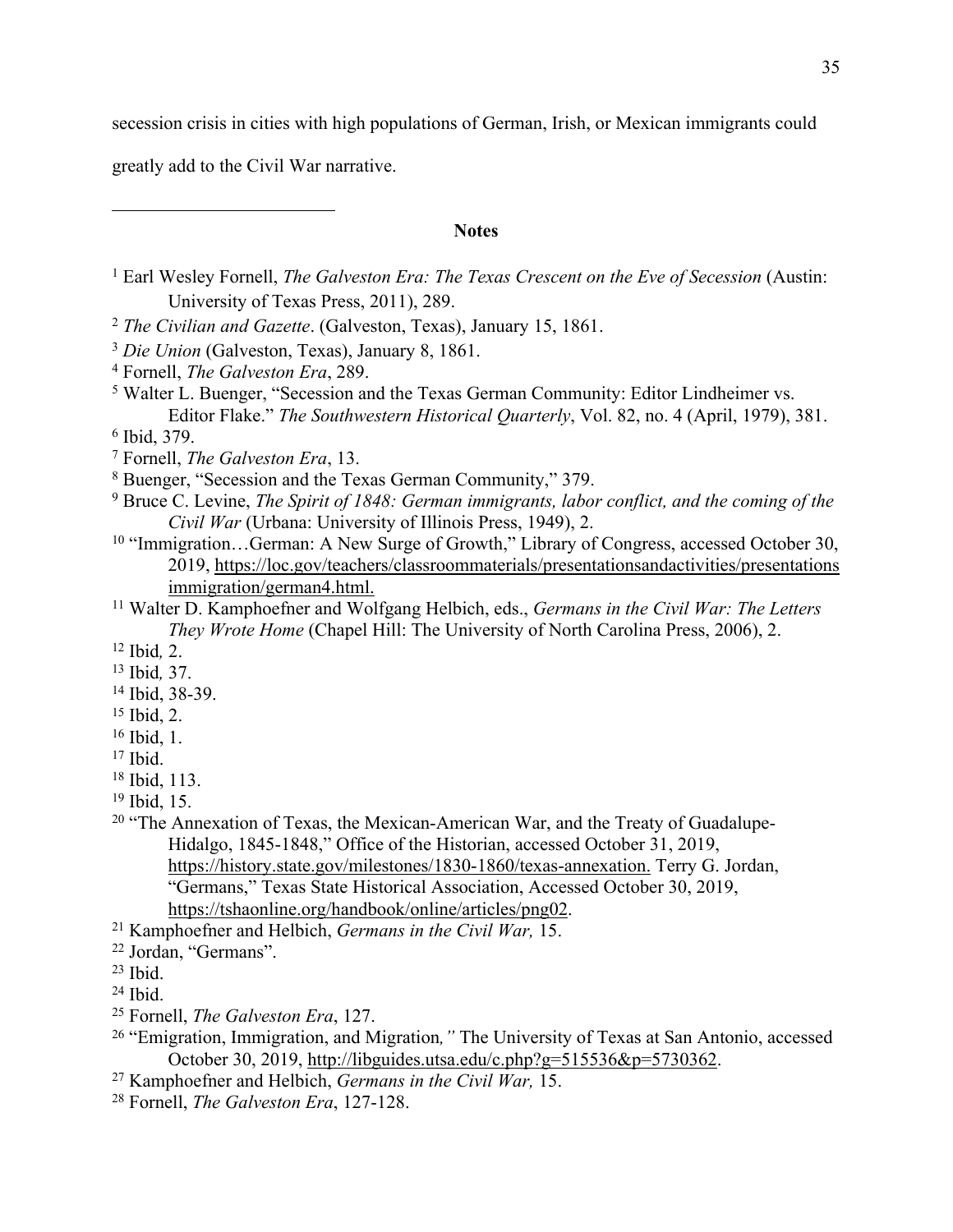Ibid, 126. Ibid, 8. Ibid, 128. Ibid. Ibid. Ibid. Ibid, 130. "Galveston Immigration Database," Texas Seaport Museum, accessed October 30, 2019, [https://www.galvestonhistory.org/sites/1877-tall-ship-elissa-at-the-texas-seaport](https://www.galvestonhistory.org/sites/1877-tall-ship-elissa-at-the-texas-seaport-museum/galveston-immigration-database)[museum/galveston-immigration-database.](https://www.galvestonhistory.org/sites/1877-tall-ship-elissa-at-the-texas-seaport-museum/galveston-immigration-database) *Die Union* (Galveston, Texas), January 5, 1861. Randolph Lewis, "Flake, Ferdinand," Texas State Historical Association, accessed October 30, <https://tshaonline.org/handbook/online/articles/ffl02>. Ibid. Kamphoefner and Helbich, *Germans in the Civil War,* 15. Fornell, *The Galveston Era*, 88. Ibid. Ibid, 90. James M. Schmidt, *Galveston and the Civil War: An Island City in the Maelstrom.*  (Charleston: The History Press, 2012), 17. Ibid. Ibid. Buenger, "Secession and the Texas German Community," 381. *Die Union* (Galveston, Texas), January 5, 1861. Fornell, *The Galveston Era*, 132. Ibid, 133. Ibid. Ibid. Ibid, 88. Ibid, 134. Ibid. Buenger, "Secession and the Texas German Community," 381. Ibid. Fornell, *The Galveston Era*, 133. Ibid, 136. Ibid. Ibid. Buenger, "Secession and the Texas German Community," 379. Ibid. Ibid, 4. Ibid. Schmidt, *Galveston and the Civil War*, 17. Buenger, "Secession and the Texas German Community," 383. Fornell, *The Galveston Era*, 137-138.

*Die Union* (Galveston, Texas), January 8, 1861.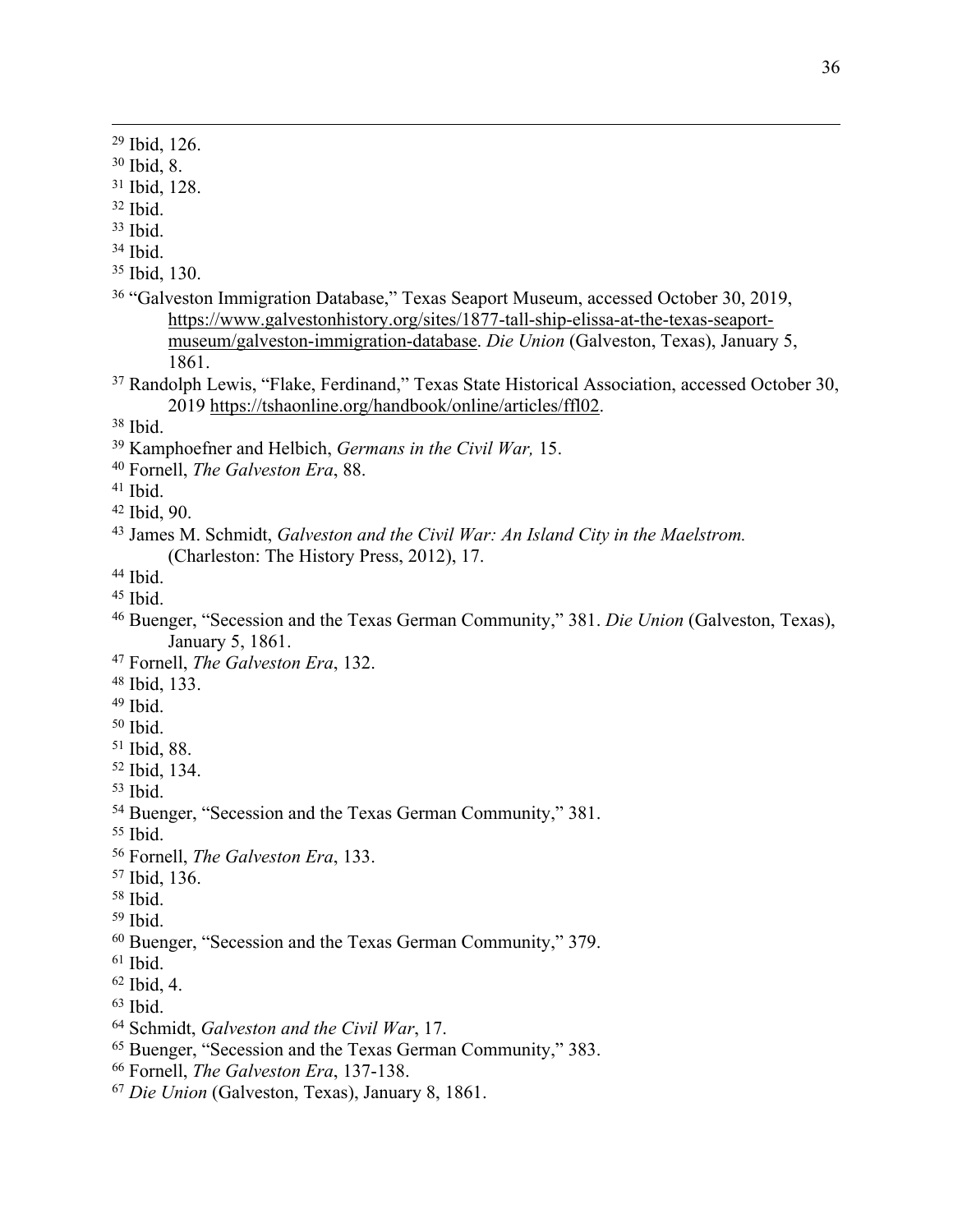*Die Union* (Galveston, Texas), November 10, 1859.

- *History of Texas, Together with a Biographical History of Milam, Williamson, Bastrop, Travis, Lee and Burleson Counties: Containing a Concise History of the State, with Portraits and Biographies of Prominent Citizens of the Above Named Counties, and Personal Histories of Many of the Early Settlers and Leading Families* (Chicago: Lewis Publishing Company, 1893), 162.
- *Alamo Express* (San Antonio, Texas)*,* February 4, 1861.
- Lewis, "Flake, Ferdinand."
- Melvin C, Johnson, "A New Perspective for the Antebellum and Civil War Texas German Community," MA diss. (Stephen F. Austin University, 1993), 84.
- Ibid.
- Ibid, 85.
- Ibid.
- Ibid.
- Ibid.
- Ibid.
- Ibid, 92.
- Ibid, 62.
- Anson Jones, *Memoranda And Official Correspondence Relating To The Republic Of Texas, Its History and Annexation 1836 to 1846* (Chicago: The Rio Grande Press, 1966), 527.
- Ibid, 531.
- Ibid.
- Buenger, "Secession and the Texas German Community," 385.
- Johnson, "A New Perspective," 88.
- Ralph A. Wooster, "An Analysis of the Texas Know Nothings," *The Southwestern Historical Quarterly*, Vol. 70, no. 3 (January 1967), 417.
- Buenger, "Secession and the Texas German Community," 384
- Ibid.
- Ibid, 389.
- *Die Union* (Galveston, Texas), July 28, 1860.
- Fornell, *The Galveston Era*, 225.
- Ibid.
- Buenger, "Secession and the Texas German Community," 383.
- Roger A. Griffin, "American Party," Texas State Historical Association, accessed November 6, 2019, [https://tshaonline.org/handbook/online/articles/png02.](https://tshaonline.org/handbook/online/articles/png02)
- <sup>95</sup> Buenger, "Secession and the Texas German Community," 384.
- Houston *Telegraph* (Houston, Texas), July 8, 1859.
- Fornell, *The Galveston Era*, 227.
- *Neu Braunfelser Zeitung* (New Braunfels, Texas), July 22, 1859.
- Buenger, "Secession and the Texas German Community," 386.
- Ibid.
- Ibid, 379.
- Buenger, "Secession and the Texas German Community," 383.
- Ibid, 387.
- *Neu Braunfelser Zeitung* (New Braunfels, Texas), Jan. 27, 1860.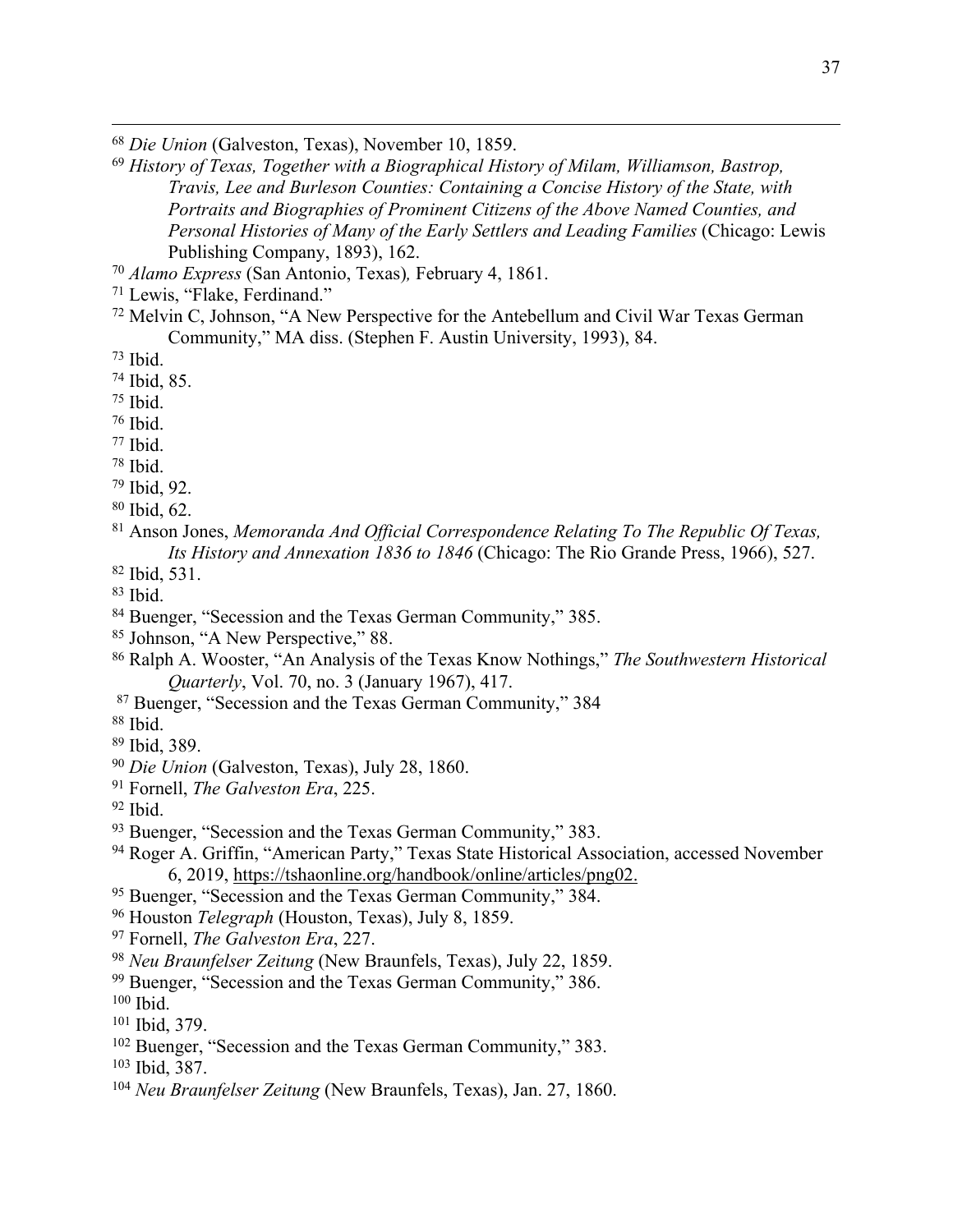- Ibid, 387.
- Ibid.
- Ibid, 390.
- Ibid, 391.
- Ibid.
- Ibid, 392.
- Ibid.
- Johnson, "A New Perspective," 90.
- Ibid.
- Ibid.
- Ibid.
- Buenger, "Secession and the Texas German Community," 392.
- *Die Union* (Galveston, Texas), Nov. 13, 1860.
- Buenger, "Secession and the Texas German Community," 379.
- Fornell, *The Galveston Era*, 289.
- Galveston *News* (Galveston, Texas), January 22, 1861.
- Buenger, "Secession and the Texas German Community," 396-397.
- <sup>122</sup> "Flake's Bulletin." The Portal to Texas History, accessed November 6, 2019 [https://texashistory.unt.edu/explore/collections/FLAKES/.](https://texashistory.unt.edu/explore/collections/FLAKES/)
- Buenger, "Secession and the Texas German Community," 397.
- "Flake's Bulletin," The Portal to Texas History.
- Johnson, "A New Perspective," 10.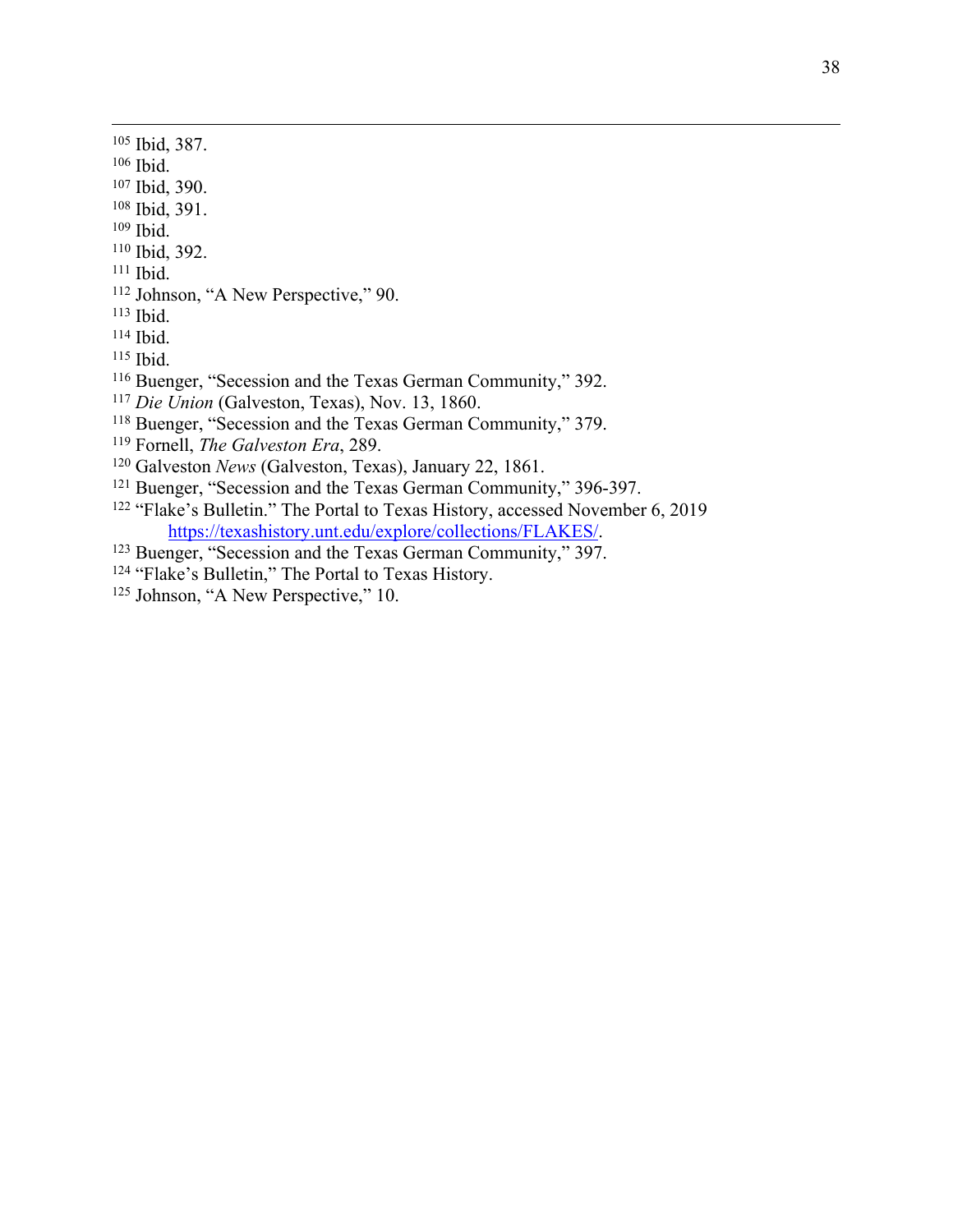# **Bibliography**

- Buenger, Walter L. "Secession and the Texas German Community: Editor Lindheimer vs. Editor Flake." *The Southwestern Historical Quarterly*, Vol. 82, no. 4 (April, 1979).
- "Emigration, Immigration, and Migration*.*" The University of Texas at San Antonio. Accessed October 30, 2019. [http://libguides.utsa.edu/c.php?g=515536&p=5730362.](http://libguides.utsa.edu/c.php?g=515536&p=5730362)

"Flake's Bulletin." The Portal to Texas History. Accessed November 6, 2019.

[https://texashistory.unt.edu/explore/collections/FLAKES/.](https://texashistory.unt.edu/explore/collections/FLAKES/)

- Fornell, Earl Wesley. *The Galveston Era: The Texas Crescent on the Eve of Secession*. Austin: University of Texas Press, 2011.
- "Galveston Immigration Database." Texas Seaport Museum. Accessed October 30, 2019.[https://www.galvestonhistory.org/sites/1877-tall-ship-elissa-at-the-texas-seaport](https://www.galvestonhistory.org/sites/1877-tall-ship-elissa-at-the-texas-seaport-museum/galveston-immigration-database)[museum/galveston-immigration-database.](https://www.galvestonhistory.org/sites/1877-tall-ship-elissa-at-the-texas-seaport-museum/galveston-immigration-database)
- Griffin, Roger A. "American Party." Texas State Historical Association. Accessed November 6, 2019. [https://tshaonline.org/handbook/online/articles/png02.](https://tshaonline.org/handbook/online/articles/png02)
- *History of Texas, Together with a Biographical History of Milam, Williamson, Bastrop, Travis, Lee and Burleson Counties: Containing a Concise History of the State, with Portraits and Biographies of Prominent Citizens of the Above Named Counties, and Personal Histories of Many of the Early Settlers and Leading Families*. Chicago: Lewis Publishing Company, 1893.
- "Immigration…German: A New Surge of Growth." Library of Congress. Accessed October 30, 2019. [https://loc.gov/teachers/classroommaterials/presentationsandactivities/presentations](https://www.loc.gov/teachers/classroommaterials/presentationsandactivities/presentations/immigration/german4.html) immigration/german4.html.